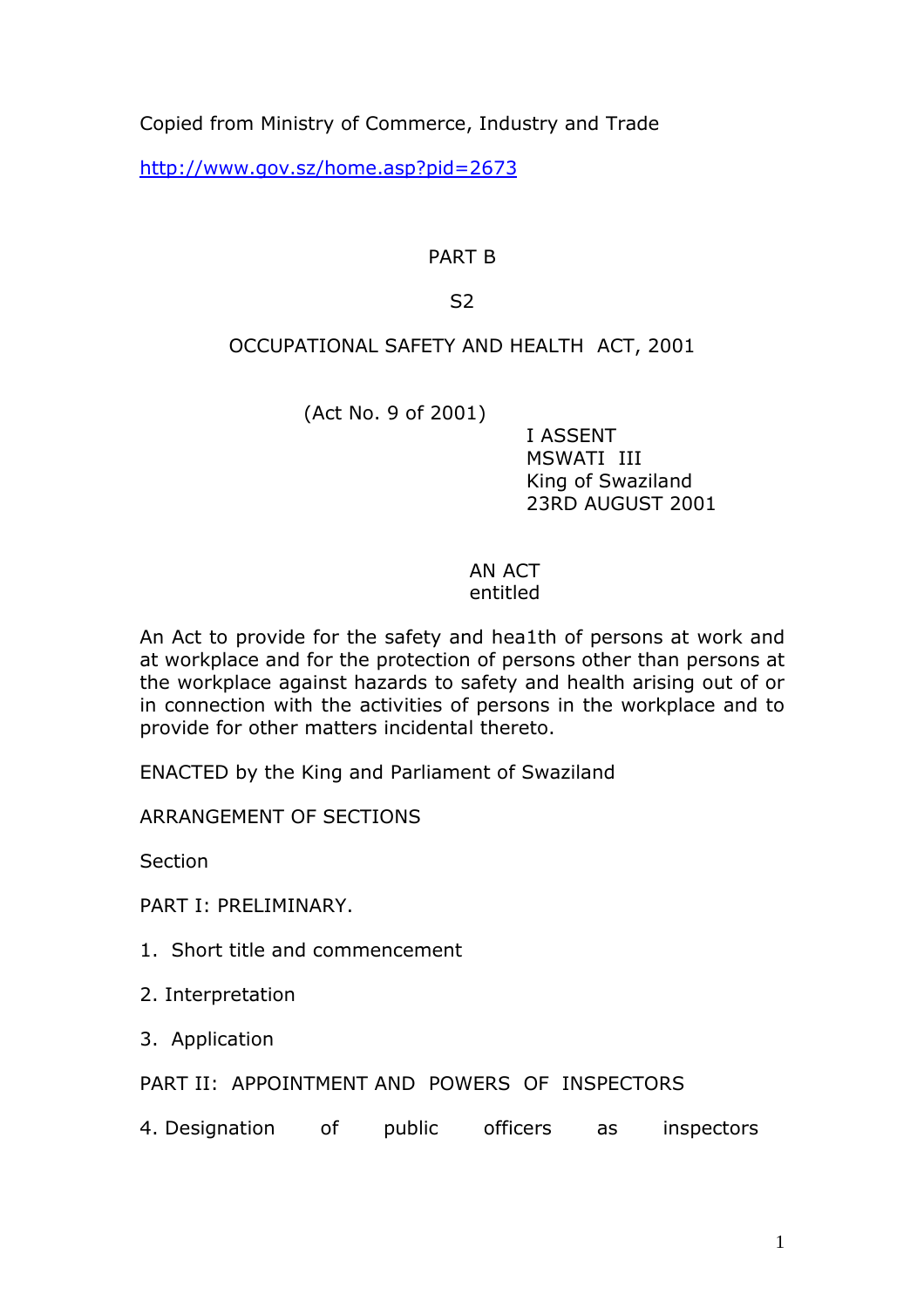- 5. Powers and duties of inspectors
- 6. Powers to take samples
- 7. Disclosure of information or source of complaints

PART III: DUTIES OF EMPLOYER, SELF EMPLOYED,

- 8. General duties
- 9. Duties of an employer
- 10. Duties of a self-employed person
- 11. Duties of employee
- 12. Duties of Manufacturers, importers and users etc

| <b>PART</b>   | TV.  | <b>SAFFTY</b> | AND.    | HFAI TH | STATEMENT,        |
|---------------|------|---------------|---------|---------|-------------------|
| <b>SAFETY</b> |      | AND.          |         | HFAI TH | POLICY,           |
| <b>SAFETY</b> | AND. |               | HFAI TH |         | <b>COMMITTEES</b> |

- 13. Safety and health statement and Policy
- 14. Election of safety and health representatives
- 15. Functions of the safety and health representatives
- 16. Appointment of safety and health committees
- 17. Functions of safety and health committee
- 18. Employees not to be victimized

19. Tripartite Advisory Technical Committee for Occupational Safety and Health

- 20. Composition of the Experts Committee
- 21. Quorum of the committee
- 22. Procedure of the committee

PART V: REGULATION OF WORKPLACES

23. Premises becoming unsuitable for use as a workplace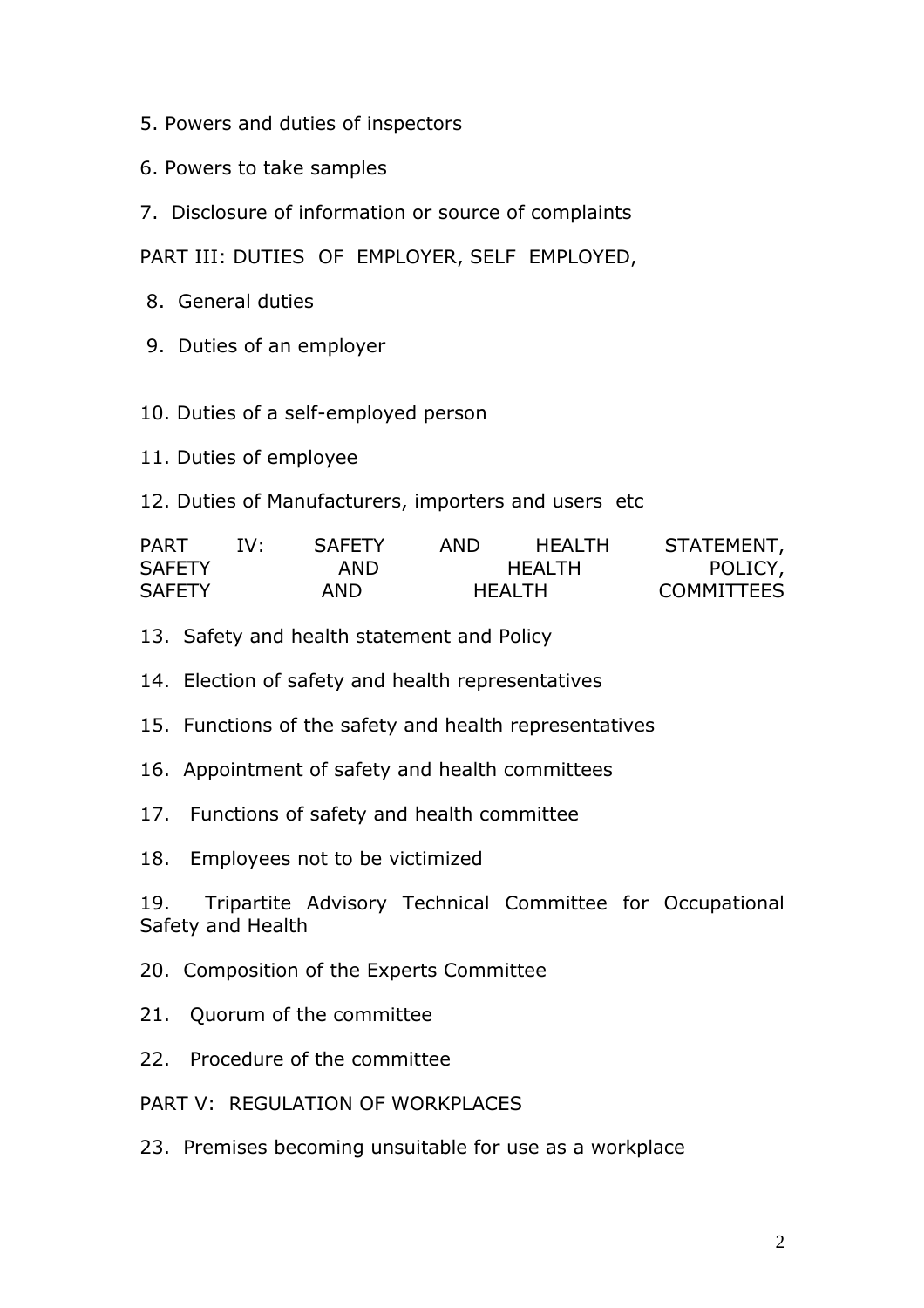- 24. Improvement Notice
- 25. Prohibition Notice
- 26. Appeal against improvement or prohibition notice
- 27. Removal of nuisance near a workplace

### PARTVI: NOTIFICATION AND INVESTIGATION OF OCCUPATIONAL ACCIDENTS AND DISEASES

- 28. Notification of occupational accidents
- 29. Machinery or equipment not to be removed.
- 30. Inquiries by inspectors into occupational accidents.
- 31. Witnesses at inquiry
- 32. Notification of occupational diseases.
- 33. Investigation of occupational diseases.
- PART VII: PROCEDURE AND MISCELLANEOUS
- 34. Acts or omissions by managers, agents or employees.
- 35. Presumptions and proof by affidavit, etc.
- 36. Appeal against decisions of inspectors.
- 37. Service of notice
- 38. Particulars in a charge
- 39. Institution of Proceedings
- 40. Offences and penalties
- 41. Regulations
- 42. Transitional provisions.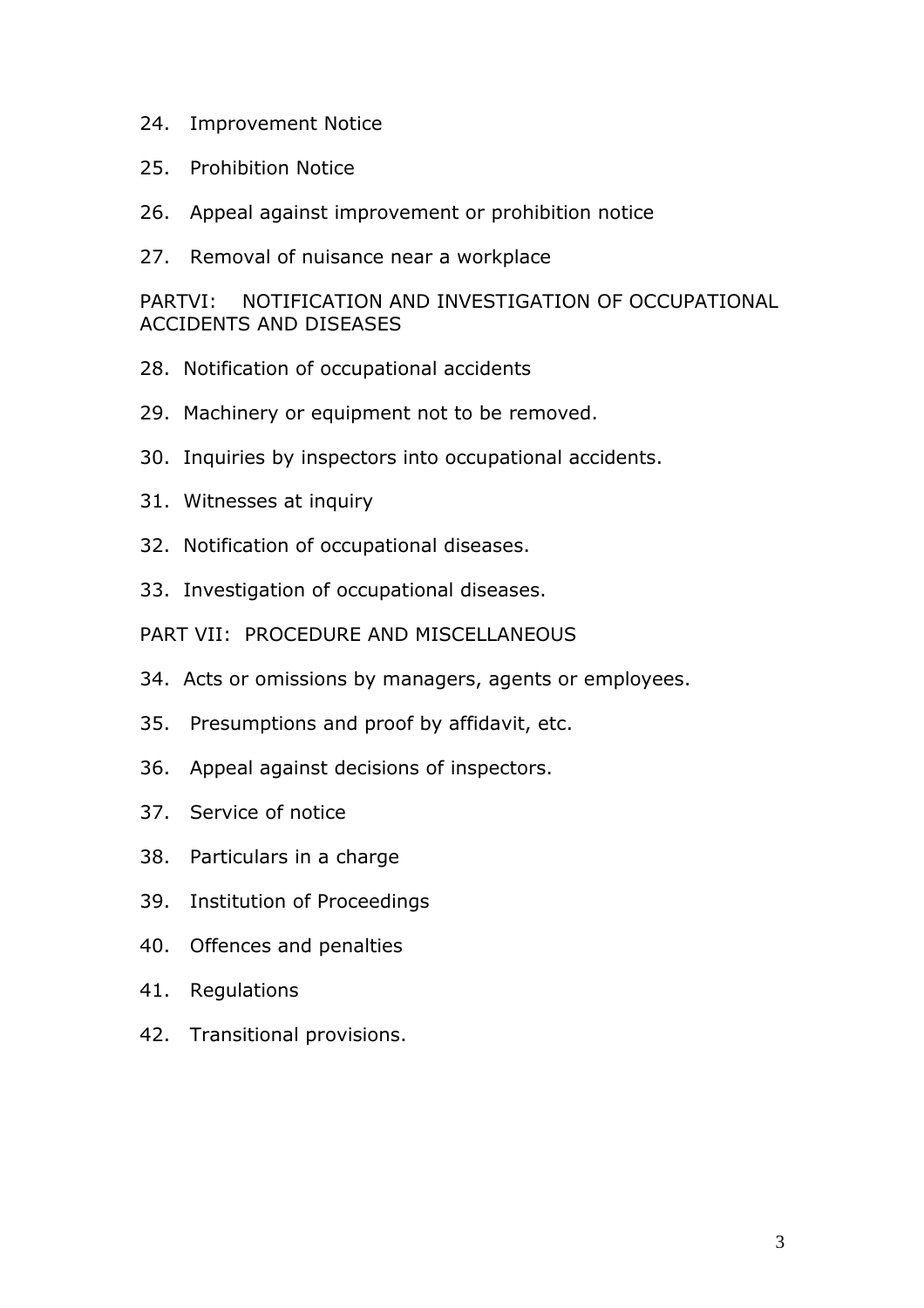Short title and commencement.

1. This Act may be cited as the Occupational Safety and Health Act, 2001 and shall come into force on the date of publication in the Gazette.

Interpretation

2. In this Act unless the context otherwise requires-

"accident" includes any accident reportable under this Act or under the Workmen's Compensation Act, No. 7 of 1983;

"approved" means approved by the Commissioner;

"article" includes any solid, liquid, vapour, gas or any combination thereof;

"Chief Inspector" means Chief Inspector appointed under Section 4;

"Commissioner" means the Commissioner of Labour;

"construction work" means:

(a) any work carried out in connection with the erection, alteration, repair, painting repainting, maintenance, renovation or demolition of any building or structure;

(b) the construction, structural alteration, repair (including repainting) or demolition of any road, bridge, tunnel, inland navigation, viaduct, water works, reservoir, dam, aqueduct, sewage works, gas holder, pipeline for whatever purpose required, and includes any excavation work; and

(c) such other construction work as the Minister may prescribe by notice in the Gazette;

"danger" means anything which may cause injury or damage to persons or property;

"employee" means any person who is employed by or works for or assists an employer, in or at any workplace or any other premises subject to this Act;

"employer" means an occupier or a person who in connection with any workplace or other premises subject to this Act employs or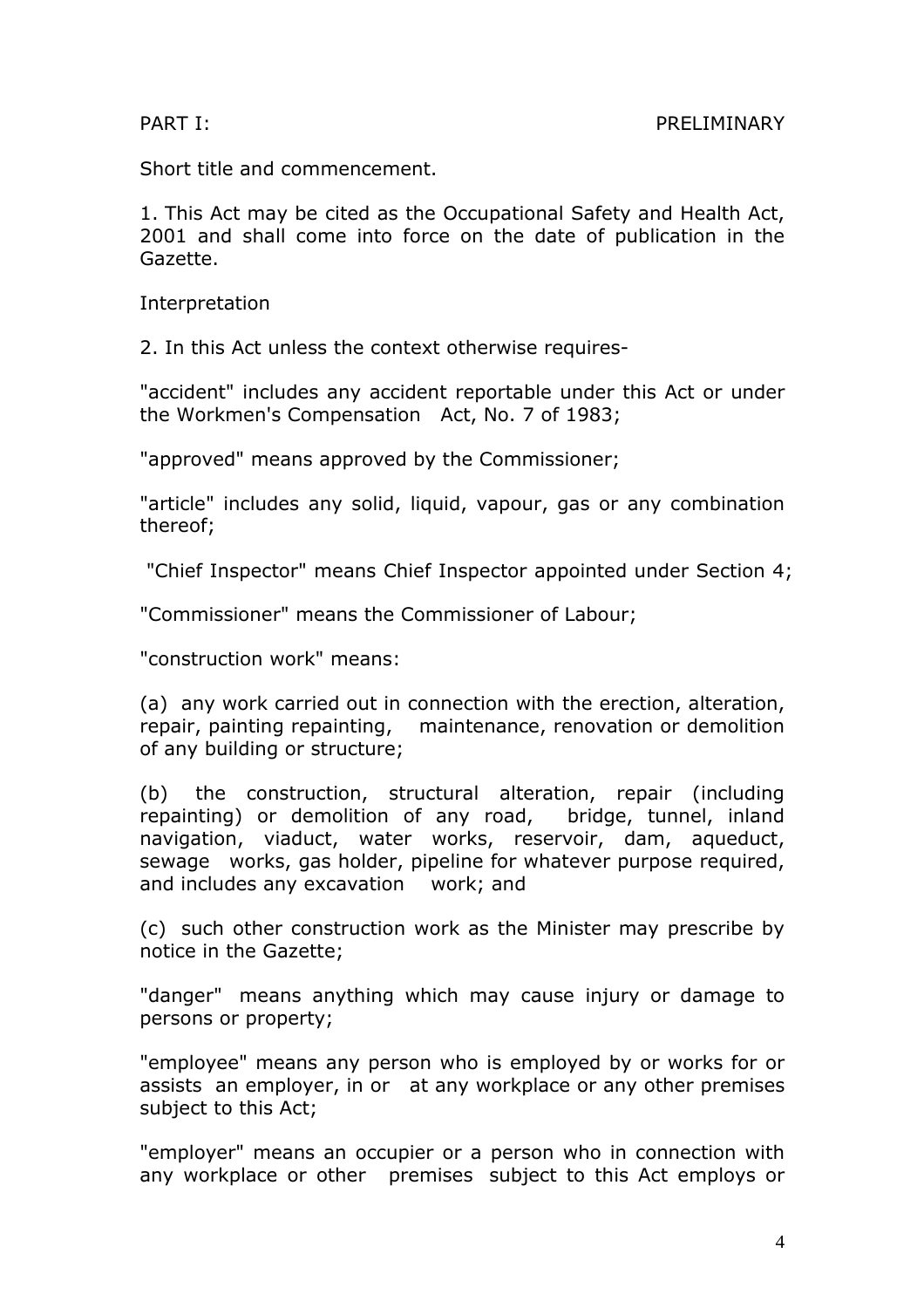provides work for or permits any person in any matter whatsoever to assist him in the carrying out of his business in or about a workplace or other premises subject to this Act and includes any person or undertaking, contractor, corporation, company, public authority or body of persons who or which has entered into contract of employment with an employee, and includes

(a) an agent, representative, foreman, or manager of such a person, undertaking, corporation, public authority or body;

(b) in the case of a person-

(i) who has died, his executor

(ii) who has become of unsound mind, his Curator Bonis

(iii) who has become insolvent, the trustee of his insolvent estate

(iv) who is a company in liquidation, the liquidator of the company.

"fume" includes gas or vapour;

"hazard" means any source of exposure to danger ;

"health" means physical and mental being;

"industrial disease" includes any disease mentioned in the First Schedule under the Workmen's Compensation Act, No 7 of 1983;

"injury" includes both physical and health;

"inspector" means an person designated by the Minister under section  $4$ ;

 "institution" includes any institution conducted for medical, mental, education, training, religious, charitable, reformatory or penal purposes, whether controlled or managed by the Government or any person;

"machinery" or "plant" means-

 (a) any engine, motor or other prime mover which provides mechanical power;

 (b) any boiler or other steam apparatus, any pressure vessel or portable gas container; and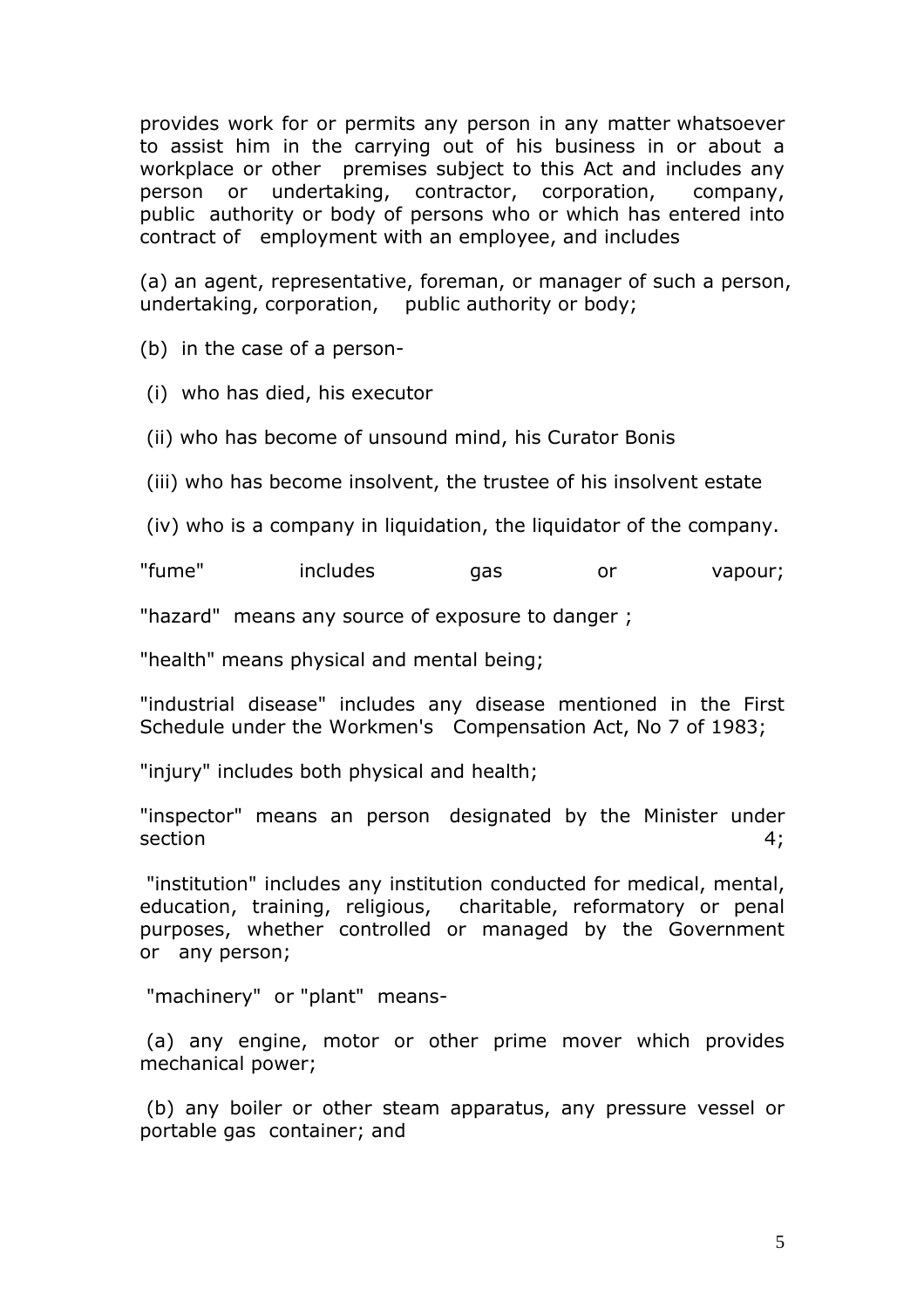(c) any appliance or combination of appliances used or intended to be used for generating, developing, receiving, storing, converting, transforming or transmitting any form of power or energy, or for lifting or conveying persons or goods;

 "mechanical power" means energy or motion transmitted from an engine motor or other prime mover from steam, water, wind, electricity, the combustion of fuel or other source;

 "medical practitioner" means a person who is registered as such under any law relating to registration of medical practitioners who may practice on his own account or under a principal including the Government;

"Minister" means the Minister responsible for Labour matters;

 "occupier" means any person in actual occupation of a workplace or other premises or parts of premises which are subject to this Act and having the management or control of any activity or business conducted therein;

 "owner" means the owner of the premises or a person for the time being who is receiving the rents or profits of the premises in connection with which the word is used, whether on his own account or as agent or trustee for any other person;

"premises" includes any land, structure, vehicle or vessel;

"risk" means the possibility that an injury or damage may occur ;

 "user" in relation to machinery or plant means the owner of, or person benefitting from the use of such machinery or plant at any premises or place subject to this Act, and includes the person charged with the supervision of such machinery or plant;

 "workplace" includes any premises or place where a person performs work in the course of that person's employment.

Application.

3. (1) This Act shall apply to any workplace, including premises owned or occupied by the Government.

 (2) Save where otherwise expressly provided, the provisions of this Act shall be in addition to, The Factories, Machinery and Construction Works Act, 1972 and any other related legislation.

PART II: APPOINTMENT AND POWERS OF INSPECTORS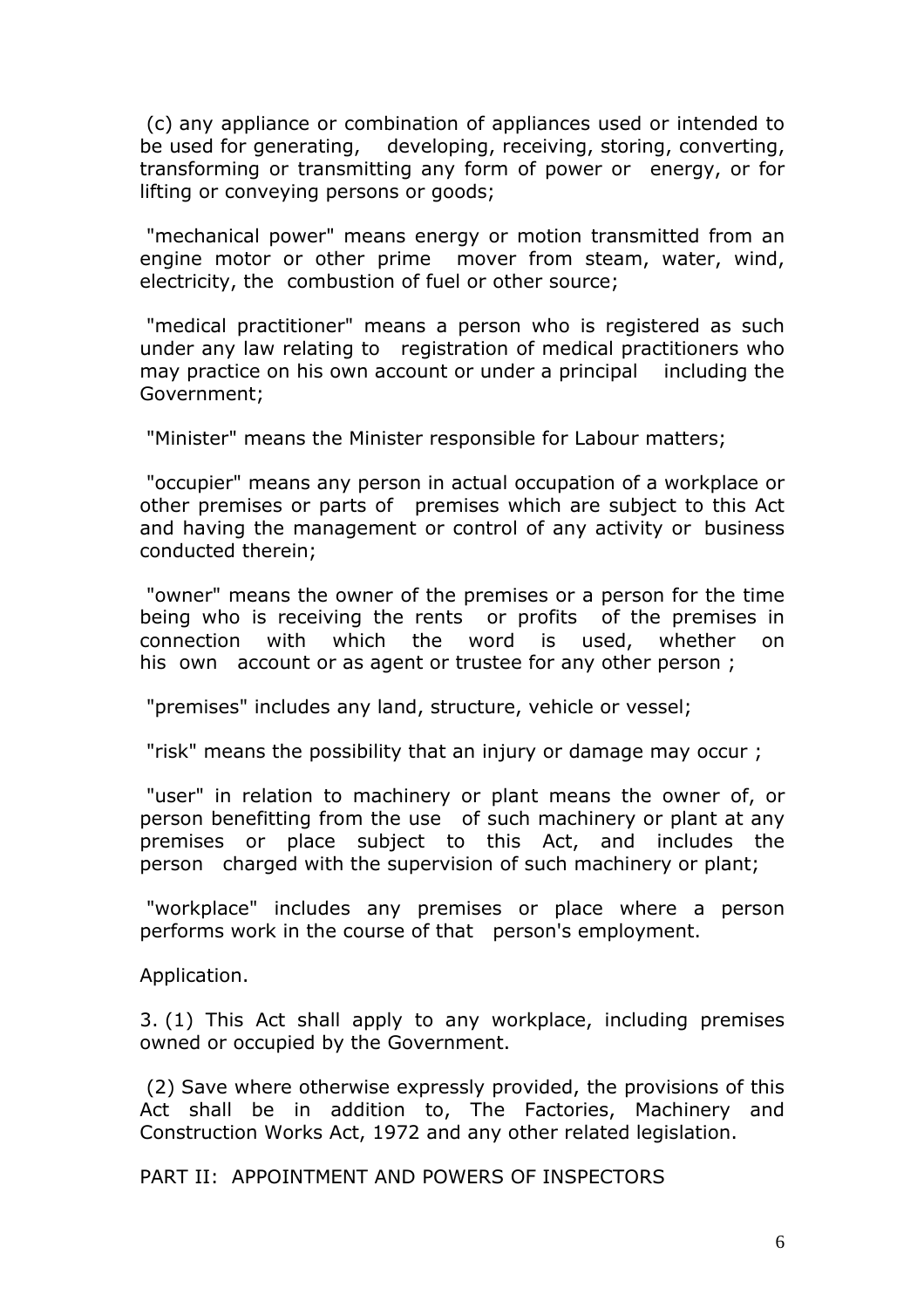Designation of public officers as inspectors

4. (1) There shall be a Chief Inspector, appointed by the Government Agency responsible for the employment of public officers and the Chief Inspector shall:

 (a) be in charge and responsible for the inspectorate activities under this Act; and

(b) perform the duties of an inspector.

 (2) No person shall be appointed a Chief Inspector unless that person is at least a holder of B SC. Degree in Engineering or its equivalent, plus at least 2 years experience or a higher diploma plus at least ten years experience.

 (3) The Minister may by notice in the Gazette designate any public officer as an inspector for the purpose this Act.

Provided that no person shall be designated as an inspector unless that person is at least a holder of a Higher Diploma in Engineering or its equivalent.

 (4) The Commissioner shall issue a signed document to an inspector for the purposes of identification when an inspector is carrying out the duties of an inspector.

 (5) An inspector shall produce the document referred to in subsection (4) on request by an owner, occupier, user or any other person at a workplace whilst carrying out the duties of an inspector.

Powers and duties of inspectors.

5. (1) An inspector may in the course of that inspector's duties -

 (a) during normal working hours and without previous notice enter any workplace which the inspector has reasonable cause to believe is subject to this Act, and make any inspection and enquiry as the inspector deems necessary;

 (b) require the production of any certificate, report, record, information or any other document required under this Act and examine and take a copy thereof;

 (c) question the occupier, manager, or any other person, either alone or in the presence of any other person who the inspector thinks fit, or has reasonable cause to believe is or has been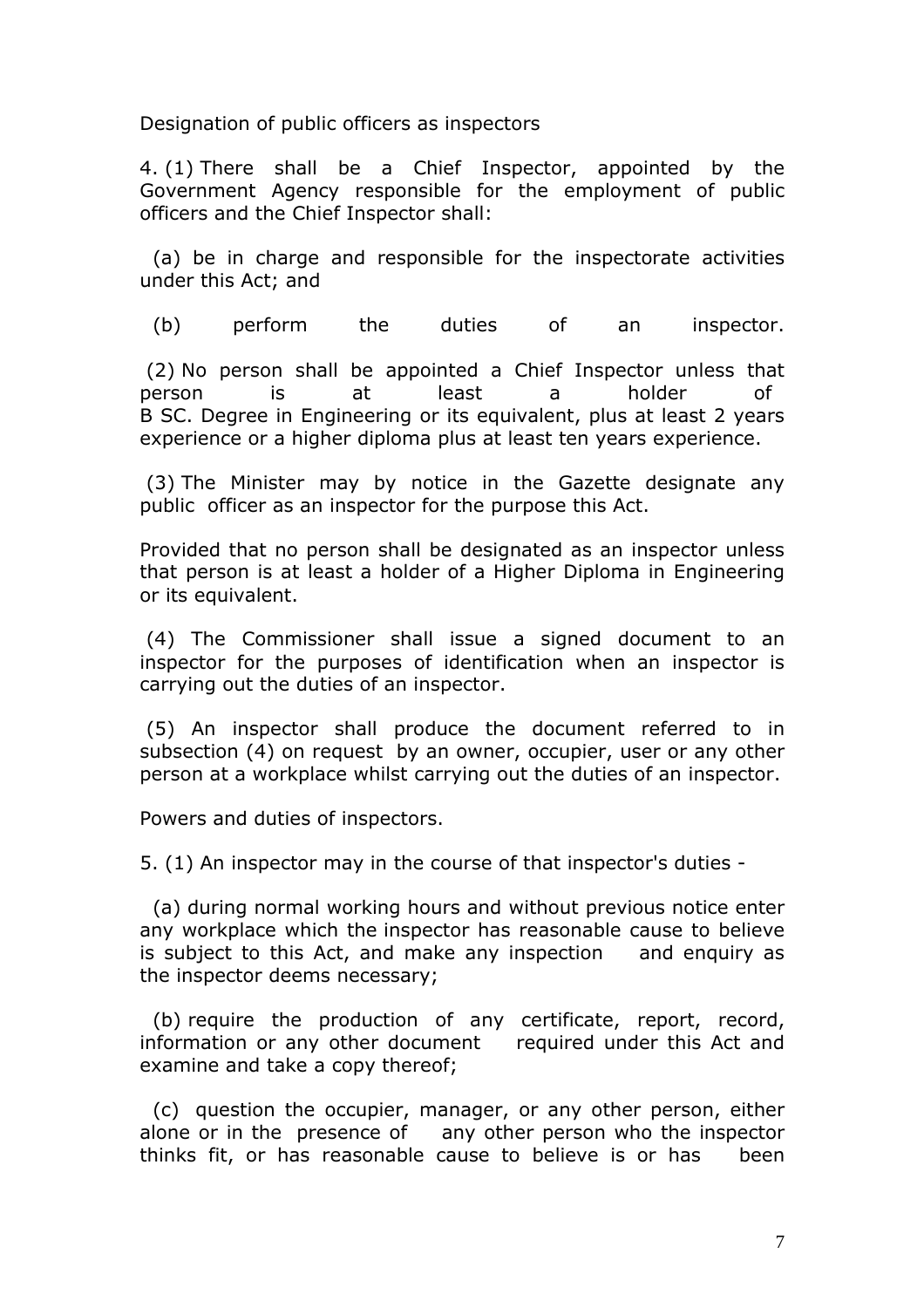working in that workplace regarding any matter relating to this Act;

 (d) where necessary, require any person referred to in paragraph (c) to sign a declaration or statement as to the truth of the facts as stated by that person when questioned;

 (e) take into a workplace an interpreter, an assistant, or a member of the Royal Swaziland Police as the inspector deems necessary.

 (2) Where an inspector is petitioned or receives a complaint from any person including an employee, safety and health representative, safety and health committee member or employer relating to safety and health, the inspector shall immediately investigate the cause of the complaint and take the necessary action in terms of this Act.

 (3) A person who obstructs, fails to cooperate or refuses to answer a question or query by the inspector or refuses or fails to produce a document or thing lawfully required by the inspector commits an offence.

(4) An inspector shall in the course of that inspector's duties -

 (a) identify himself to and demand to be accompanied in his inspections by the employer or a representative of the employer and one or more safety and health representatives where such representatives exist in that workplace;

 (b) immediately after an inspection, cause an inspection report to be sent to the employer and a copy sent to the safety and health representative or safety and health committee where one exists;

 (5) An inspector shall not incur any civil liability by reason of the fact that the inspector failed to do anything which that inspector is required to do in terms of this Act.

Powers to take samples.

6. (1) An inspector may, at any time or at regular intervals after informing the occupier, or if the occupier is not readily available, a manager or any other responsible person in charge of the workplace to which this Act applies, for purposes of analysis , take samples of any material or substance used or intended to be used, which the inspector thinks is likely or which may on analysis prove to be likely to cause bodily injury to persons working at the workplace and such samples shall be divided into three relatively equal portions, sealed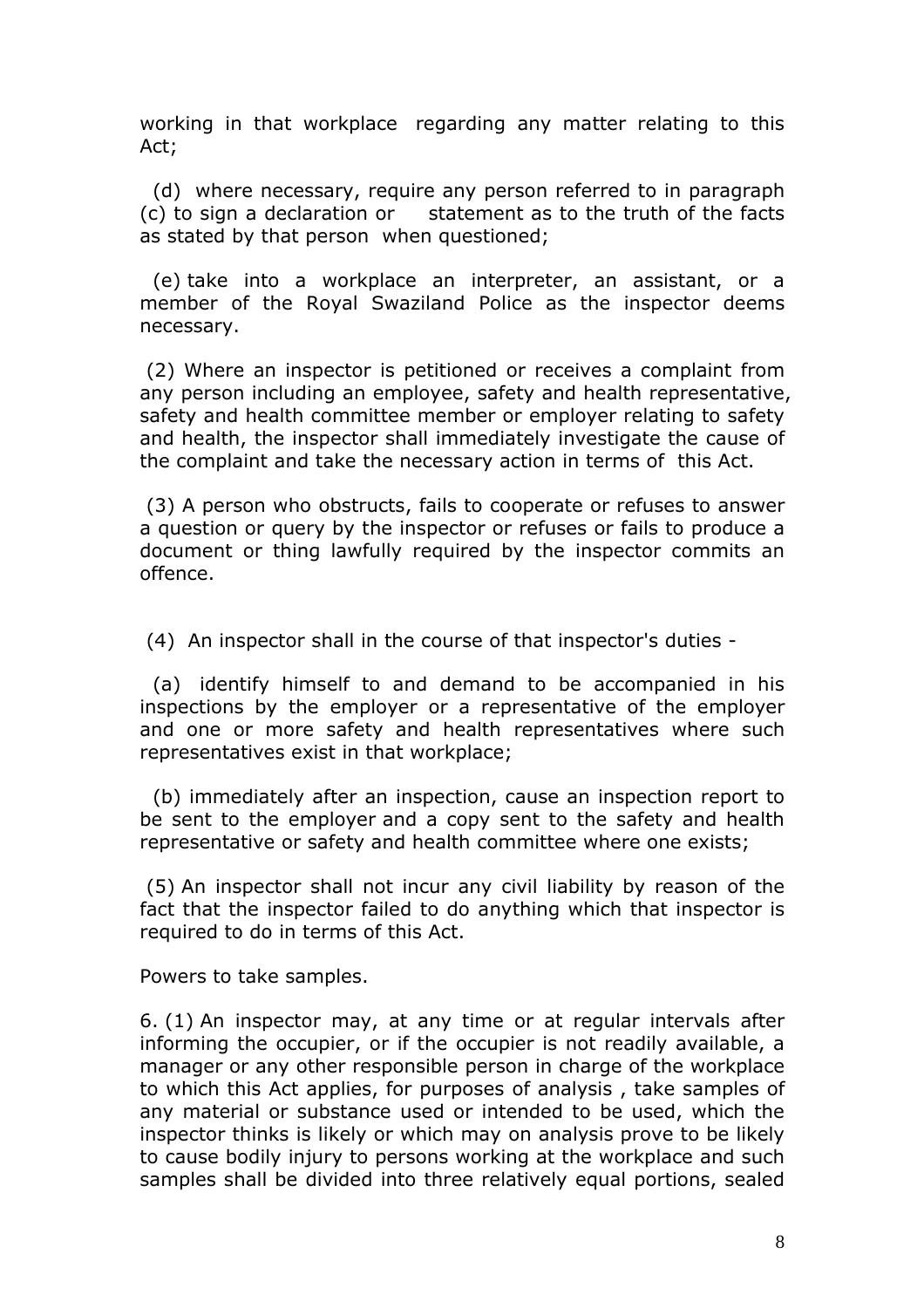and one given to the employer or representative of the employer, another to the representative of the employees and the third to be kept by the inspector.

 (2) Any analysis may be carried out by an institution or qualified person approved by the Commissioner, the report of such analysis shall not be disclosed save for the purpose of securing compliance with this Act or in connection with any criminal prosecution under this Act or any other law.

Disclosure of information or source of complaints.

7 (1) Subject to subsection (2), no inspector or other person who in pursuance of powers conferred by this Act enters, or is admitted into any workplace, shall without the written permission of the occupier or owner disclose to any other person the details of any manufacturing, commercial or trade process which may come to his knowledge in the course of his duties.

 (2) This section shall not apply to the use of such information for the purpose of securing due compliance with this Act or in connection with any criminal prosecution under this Act or any other law.

 (3) Unless authorized by a complainant in writing, no inspector or other person carrying out duties under this Act shall divulge the source of any information or complaint regarding any alleged breach of this Act.

PART III: DUTIES OF EMPLOYER, SELF EMPLOYED, AND EMPLOYEE

General duties.

8. (1) No person, including an employer or employee or any other person, shall do anything that endangers or is likely to endanger the safety, health or welfare of that person or any other person.

(2) An employer occupying or using any premises and each worker performing any work thereon or therein and any user of machinery or plant thereon or therein shall at all times provide facilities as are reasonably required by an inspector to enable the inspector and that inspector's assistant (if any) to perform effectively their functions under this Act.

Duties of an employer.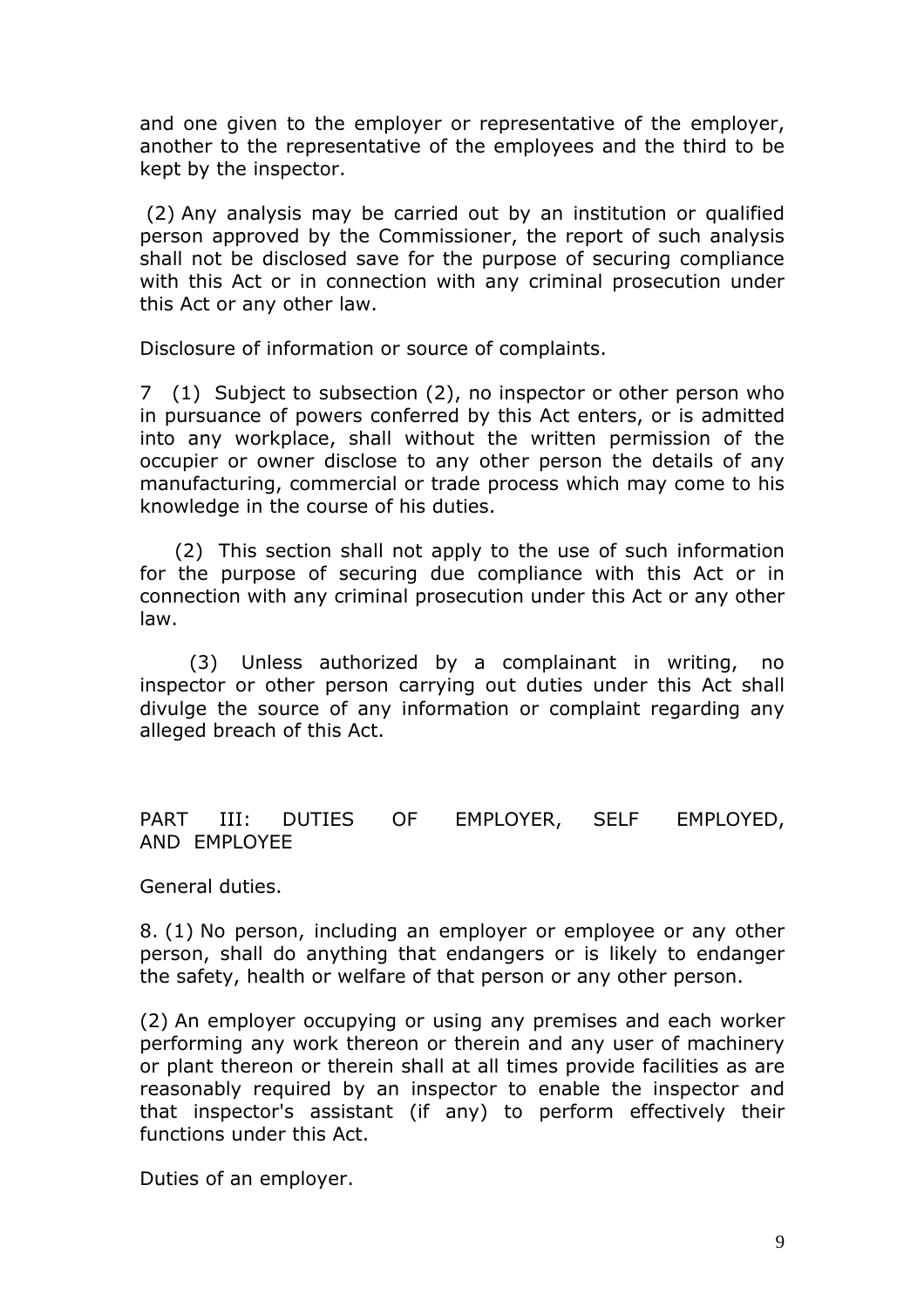9. (1) An employer or an occupier shall ensure the safety and health of all employees during employment by securing safe and healthy working conditions in that employer's or occupier's workplace.

 (2) An employer shall as far as reasonably practicable ensure by effective supervision, that work is performed in a safe manner and without risks to health or exposure to danger.

 (3) An employer shall ensure that there exist a systematic way of identifying, evaluating and controlling hazards at the workplace and such systematic ways are functional at all times.

 (4) An employer shall provide free of charge adequate and appropriate personal protective appliances, equipment and clothing to an employee who is performing activities or processes which expose such an employee to wet, dusty or noisy conditions, extreme heat or extreme cold, or to any other poisonous, corrosive or injurious substance or material liable to affect the employee's safety and health or cause undue damage to the employee's clothing.

 (5) An employer shall inform an employee of any known hazards or diseases which may exist in connection with that employee's work.

 (6) An employer shall ensure that an employee receives the necessary training and instruction to perform the employee's work in such a way as to avoid any danger, or risk to danger, loss of health **or** or injury.

 (7) An employer shall inform a safety and health representative, or the safety and health committee, or an employee of any directive or instruction whether written or not written, given to that employer by the Commissioner or by an inspector in connection with the safety and health of that workplace or any directive or instruction so intended by the Commissioner or inspector to be communicated to the employees or their safety and health representatives or the safety and health committee.

 (8) In a workplace where there is no safety and health representative or safety and health committee, the employer shall in compliance to subsection (7), communicate the directives directly to the affected employees.

 (9) An employer shall conduct that employer's activities in such a manner that persons other than the employees are not exposed to hazards or dangers arising from that employer's activities.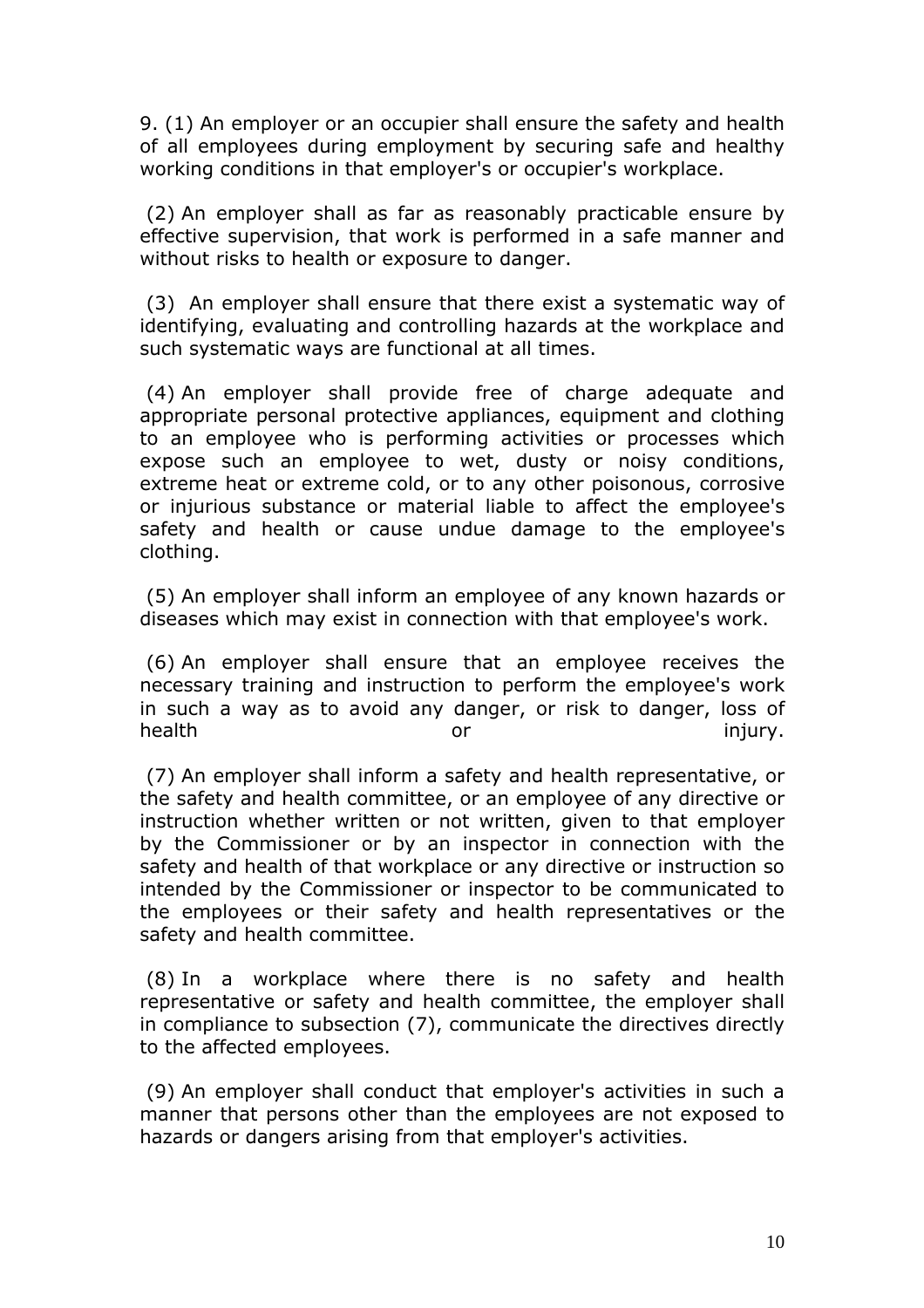(10) Where the hazard or danger does not originate from the activities of that employer's workplace, the employer shall take reasonably practicable steps to mitigate the effects of such hazard or danger and the person from whose workplace the hazard or danger originates shall pay for the expenses incurred in mitigating the effects of the hazards or danger to the person who mitigated it.

Duties of a self-employed person.

10. Section 9 shall mutatis mutandis apply to a self -employed person and to that person's workplace.

Duties of an employee.

11. (1) An employee shall cooperate and follow instructions given by the employer, Commissioner, inspector or any other person lawfully authorized to give such instructions in keeping the working conditions safe and without risk to health and injury in the field of that activity.

 (2) An employee shall, where any means, appliance, equipment or other safety device for securing safety and health is provided by the employer under the provisions of this Act for use and protection of an employee or property in any process, properly use same in accordance with the instructions given by the employer or any person mentioned in subsection (1).

 (3) An employee, where a situation becomes unsafe or unhealthy, or an accident occurs and such a situation or accident comes to that employee's knowledge or attention, shall as soon as possible report such a situation or accident to the employer or supervisor who shall report it to the employer as soon as possible.

Duties of manufacturers, importers and users etc.

12. (1) A person who designs, manufactures, imports, or uses any article, substance, machinery or plant at a workplace, shall-

 (a) ensure that the article, substance, machinery or plant is safe and without risks to health when properly maintained and used;

 (b) provide the necessary information in connection with the proper use for which it is designed and for its proper maintenance; and

 (c) ensure that it has been tested and the report of the test shall be made available to the employer, occupier or user.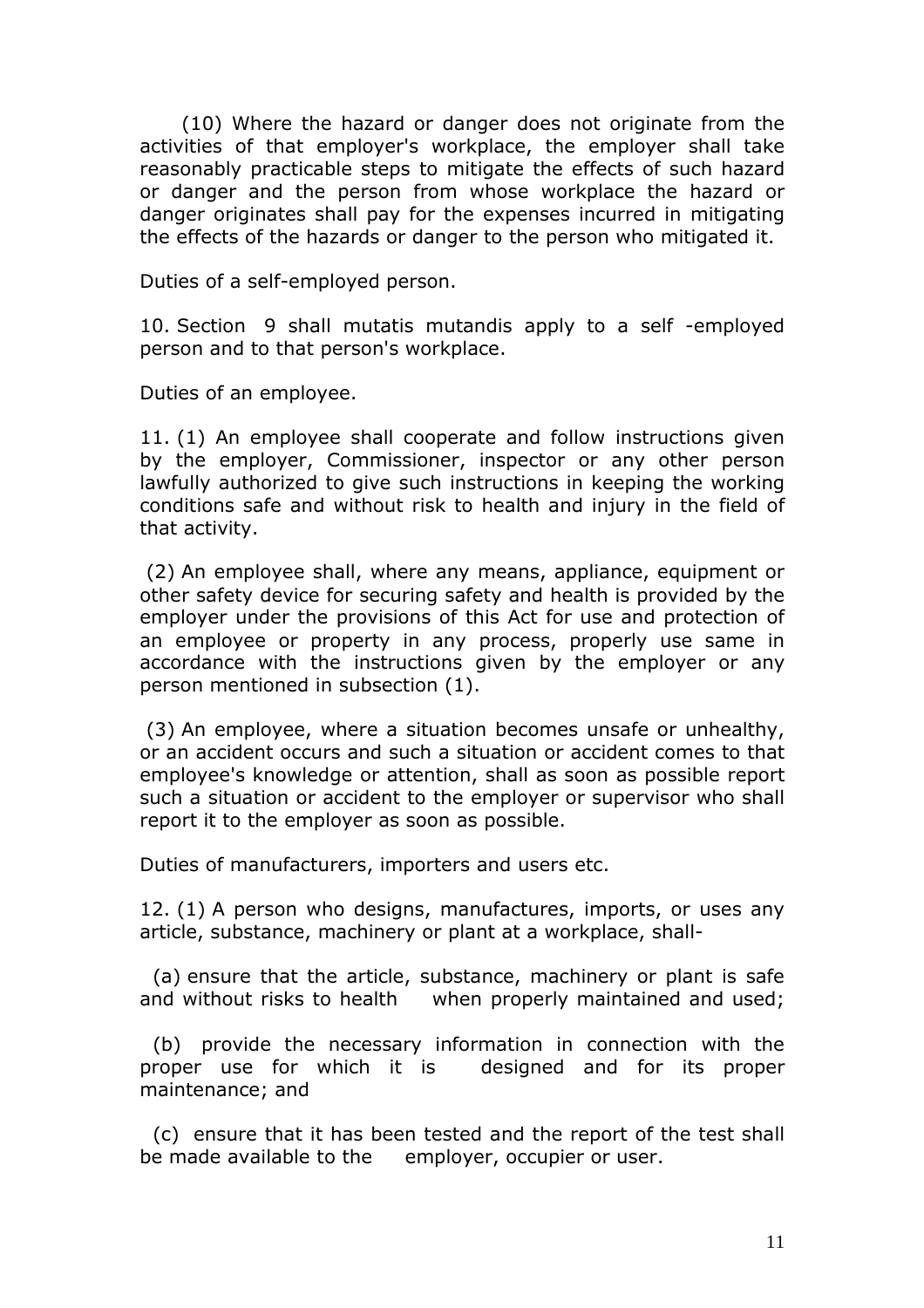(2) An employer, occupier or user shall, before an article, substance, machinery or plant is put to its use, ensure that it is safe and without risk to any person's health or life and it complies to any law respecting safety and health.

#### PART IV: SAFETY AND HEALTH STATEMENT, SAFETY AND HEALTH POLICY, SAFETY AND HEALTH COMMITTEES

Safety and health statement and Policy.

13. (1) An employer shall prepare (both in English and Siswati) a written policy concerning or relating to the protection of the safety and health of his employees at work, including the description of the organization and the arrangements for carrying out and reviewing that policy.

 (2) In addition to subsection (1), the employer shall prepare a one page statement of the policy which shall be signed by the Chief Executive Officer or any other person in charge of the workplace and prominently displayed in the workplace where employees normally report for duty.

Election of safety and health representatives.

14. (1) In every workplace, subject to subsection (2) the employees shall elect at least one safety and health representative who shall after introduction to the employer assume the duties specified in section 15.

 (2) In a workplace which comprises of departments, every department with five or more employees shall be entitled to at least one safety and health representative elected by the employees in that department. Whilst in case of a workplace where there are no departments, employees shall be entitled to at least one safety and health representative elected by the employees of that workplace.

 (3) In compliance with subsection (2), any department with less than five employees, for the purposes of this section shall be caused by the employer to align or affiliate to another department.

 (4) A person elected under this section to be a safety and health representative shall be familiar and conversant with the working conditions or activities of that department or operations of that workplace, as the case may be.

 (5) An employer shall within three months of the commencement of this Act or from such time the provisions of subsections (1), (2)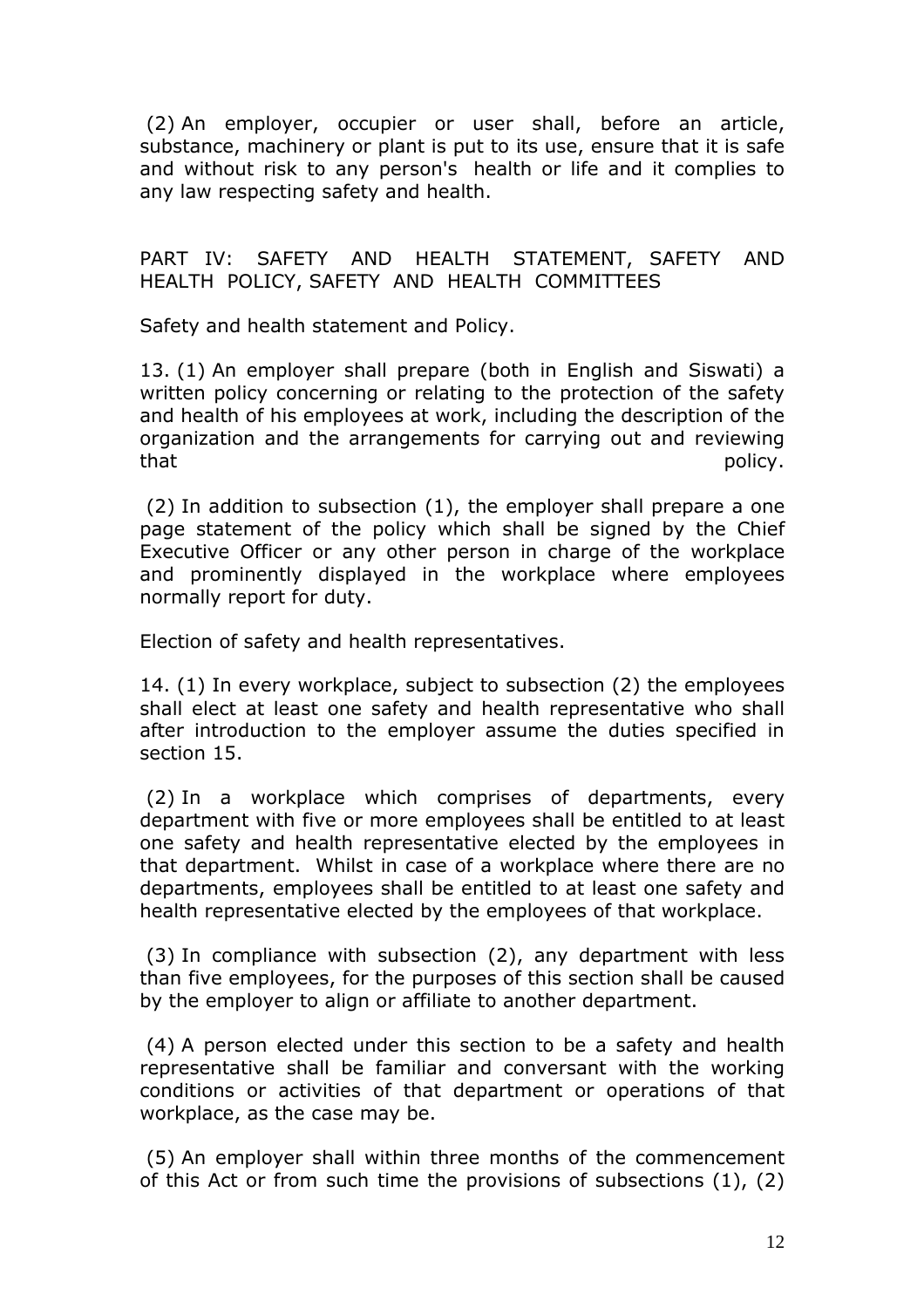and (3) are applicable ensure that the employees elect their safety and health representatives and further ensure that the safety and health representatives are functional in carrying out the duties imposed by section 15.

 (6) A safety and health representative shall not incur any civil liability by reason only of the fact that the safety and health representative failed to do anything which that safety and health representative may or is required to do in terms of this Act.

Functions of the safety and health representatives.

15. (1) A safety and health representative shall perform the following functions in respect of a department or workplace to which that representative is appointed -

(a) identify potential hazards;

 (b) in collaboration with the employer, investigate the cause of accidents at the workplace;

 (c) inspect the workplace including plant, machinery, substance, with a view to ascertaining the safety and health of employees provided that the employer is informed about the purpose of the inspection;

 (d) accompany an inspector whilst that inspector is carrying out the inspector's duties at the workplace;

 (e) attend meetings of the safety and health committee to which that safety and health representative is a member;

 (f) subject to paragraph (g), make recommendations to the employer in respect of safety and health matters affecting employees, through a safety and health committee; and

 (g) where there is no safety and health committee, the safety and health representatives shall make recommendations directly to the employer in respect of any safety and health matters affecting the employees.

 (2) The functions, duties and training of or by a safety and health representative shall be performed during ordinary working hours and any time reasonably spent by a safety and health representative or an employee in connection with the functions or duties of a safety and health representative shall be time spent by that representative or employee in carrying out duties as an employee of that workplace.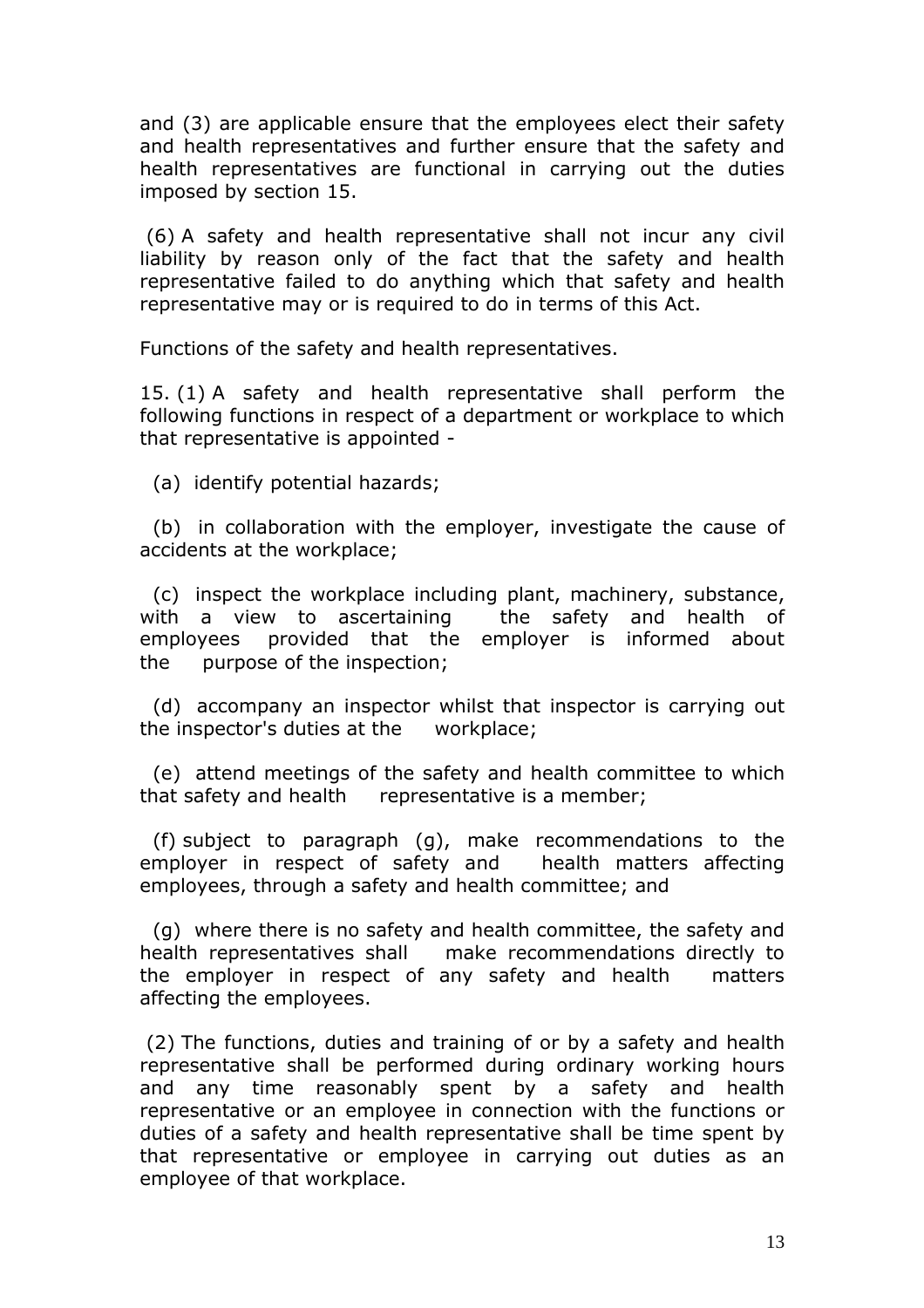Appointment of safety and health committees.

16. (1) Subject to the provisions of this Act, in a workplace with twenty or more employees, the employer shall within three months after the commencement of this Act, or after commencing business or from such time the number of employees exceed twenty as the case may be set up at least one functioning safety and health committee (hereafter referred to as the committee).

 (2) The committee shall have an equal number of representatives both from management and employees and management shall be responsible for the appointments of its representatives whilst the employees shall be responsible for the appointments of the employees representatives.

 (3) In pursuance of subsection (2), an employer shall not appoint a representative who shall not have power to bind that employer or make appropriate decisions in the committee in respect of the operations of that workplace.

 (4) In pursuance of the provisions of subsection (2), the employees shall appoint to the committee the employees representatives from persons who have or who are appointable under section 14(5).

 (5) Where there is more than one committee in a workplace, a safety and health representative appointed under section 14(4) may be appointed to be a member in several committees in that workplace under this section.

Functions of safety and health committee.

17. (1) The committee may -

 (a) discuss matters affecting the health and safety of persons at a workplace or any section thereof for which the committee has been established;

 (b) make recommendations to the employer or, where the recommendation fail to resolve the matter, to the Chief Inspector regarding any matter affecting the safety and health of persons at a workplace or any section thereof for which such committee has been established; and

 (c) discuss any incident at a workplace or a section thereof in which or in consequence of which any person was injured, became ill or died, and may in writing report the incident to the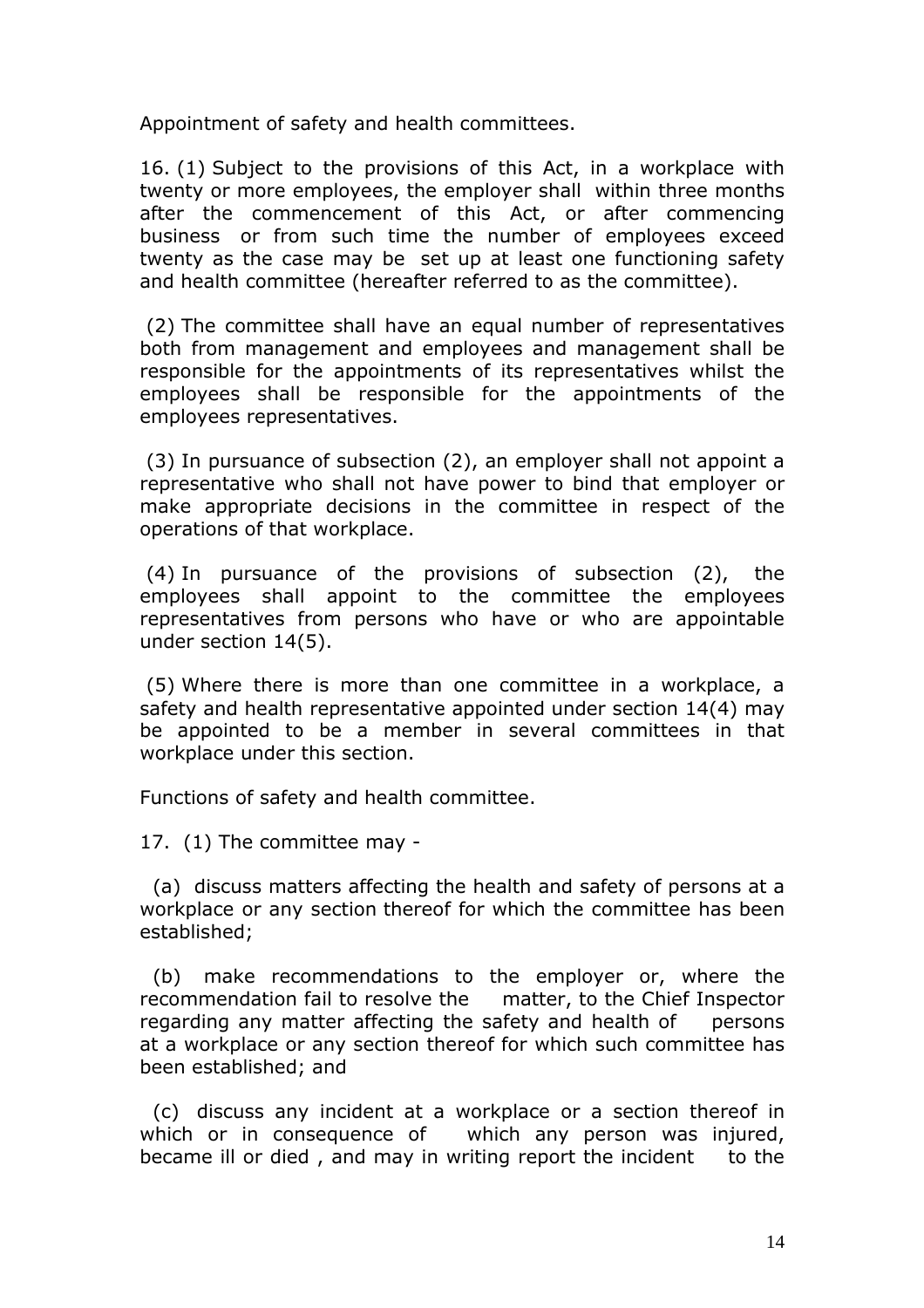Chief Inspector, and may perform such other functions as may be prescribed.

 (2) The committee shall keep a record of recommendations made to an employer in terms of paragraph (b) and any report made to the Chief Inspector in terms of paragraph (c) of sub-section (1).

 (3) The committee shall hold meetings as often as may be necessary, but at least once in every three months, at a time and place determined by the committee.

 (4) An inspector may by notice in writing, when the inspector is of the opinion that there is a safety and health issue to be addressed, direct members of the committee to hold a meeting within the time which shall be specified in the notice.

 (5) Where more than 10 percent of the employees at a workplace have handed a written request to an inspector for the convening of a meeting, the inspector by written notice shall direct that such a meeting be held.

 (6) The committee shall regulate its procedure including its quorum.

(7) For its proper functioning -

 (a) the committee may co-opt one or more persons by reason of that person's or those persons particular knowledge of safety and health matters as an advisory member or as advisory members of the committee; and

 (b) an advisory member shall not be entitled to vote on any matter during any meeting

 (8) If an inspector is of the opinion that the number of safety and health committees established in accordance with section 16(2) for a workplace is inadequate, the Chief Inspector may in writing direct the employer to establish for such a workplace such number of safety and health committees as the Chief Inspector may determine.

 (9) All the activities in connection with the functions of the safety and health committee shall be performed during ordinary hours, and any time reasonably spent by an employee in this regard shall be deemed to be time spent by that employee in carrying out that employee's duties.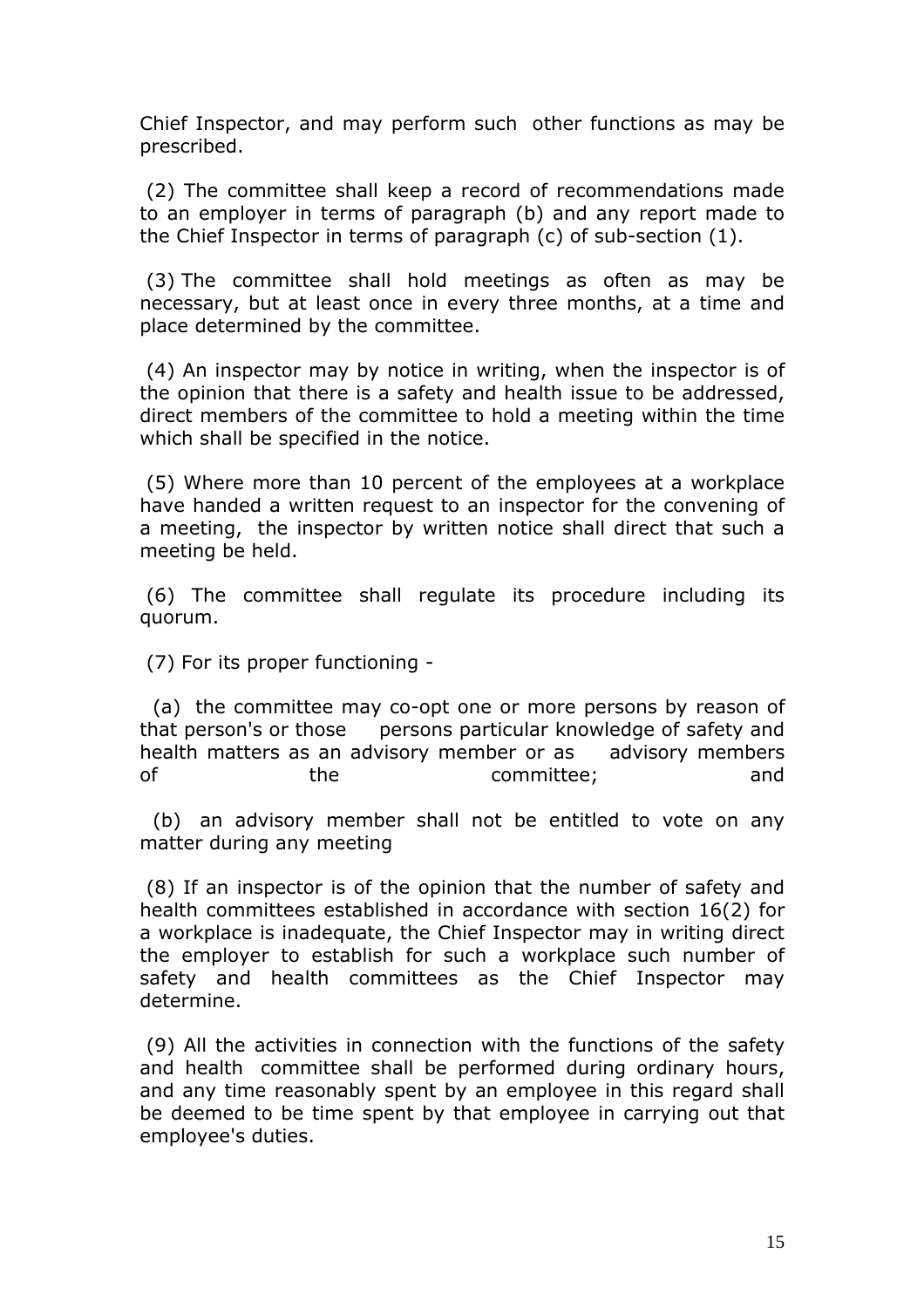(10) A safety and health committee or a member thereof shall not incur any civil liability by reason of the fact only that it or that member failed to do anything which it or that member may or is required to do in terms of this Act or any other related Act.

Employees not to be victimized.

18. (1) No employer shall dismiss an employee, or reduce his remuneration, alter his terms or conditions of employment to terms less favourable to that employee by reasons that -

 (a) the employer suspects, believes, or knows as a fact that the employee has given information to any person charged with the administration of this Act or any other related Act or Regulations which that employee is required to give; or

 (b) the employee has given evidence to a court of law or inquiry made by an inspector or has done anything in which the employee may or is required to do in terms of this Act or any other related Act or Regulations or has refused to do anything which that employee is prohibited from doing by this Act or any other related Act or Regulations.

 (2) An employee shall have the right to remove himself or herself from danger when such an employee has reasonable justification to believe there is imminent and serious risk to the safety and health of that employee.

 (3) Where the supervisor or employer is not present at the time of removal mentioned in subsection (2), the employee shall immediately after such removal, as is reasonably practicable, inform the supervisor or employer of the fear giving rise to such removal.

 (4) The supervisor or employer shall investigate the situation and all the circumstances paying particular attention to the safety and health of the employees and if there is disagreement between an employee and the supervisor or employer, the matter shall immediately be referred by either party to the safety and health committee, where one exists and in the absence of that committee to an inspector.

Tripartite Advisory Technical Committee for occupational safety and health.

19. (1) The Minister shall set up a tripartite advisory technical committee of experts (herein after referred to as the Experts Committee) for occupational safety and health in an advisory capacity to the Labour Advisory Board.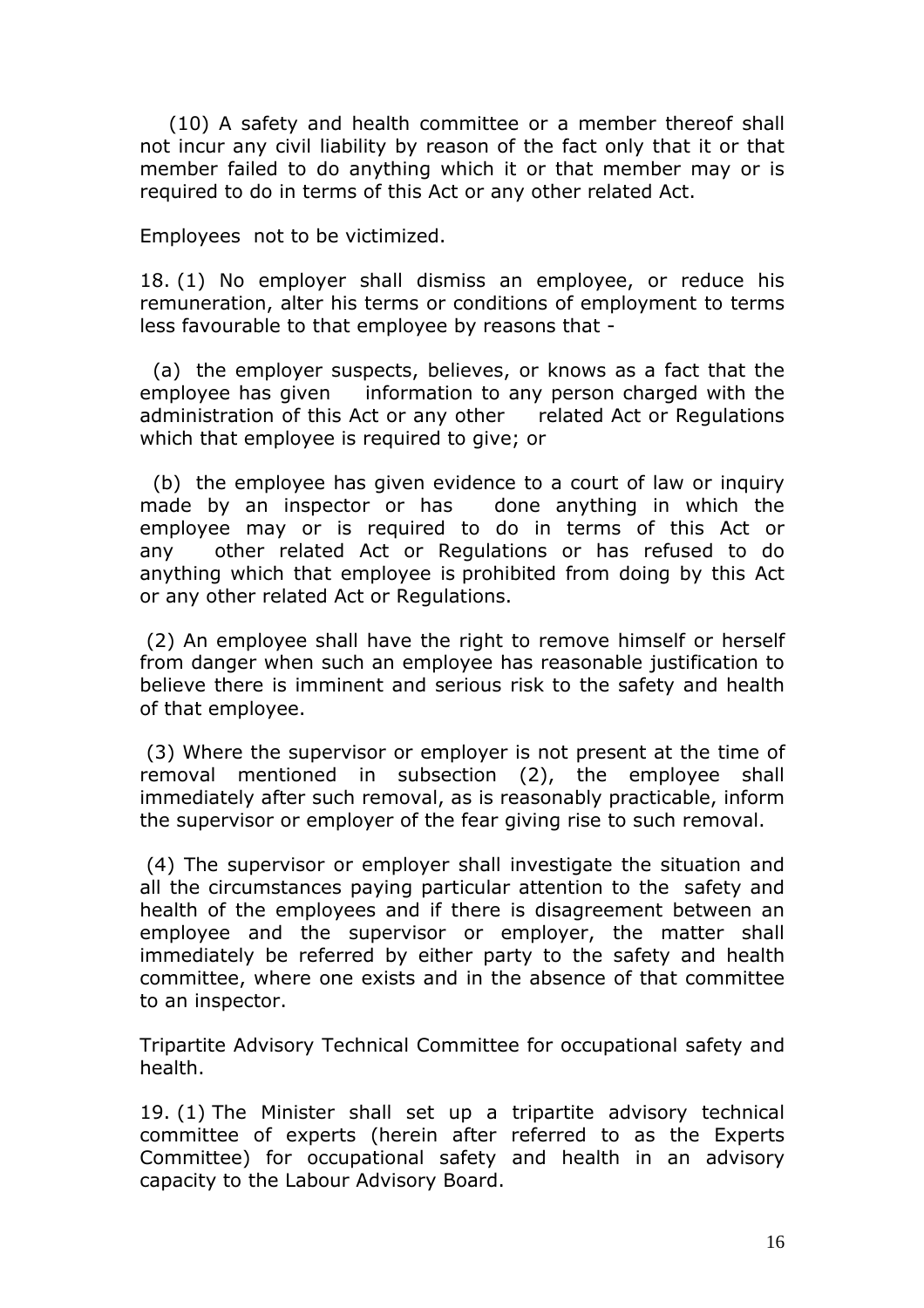(2) The Experts Committee shall -

 (a) collect information on standards of occupational safety and health in all branches of economic activities and propose national standards;

 (b) coordinate legislation in occupational safety and health at national level;

 (c) recommend formulation and review of the national policy on occupational safety and health;

 (d) advise the Labour Advisory Board which in turn shall advise the Minister on the formulation of standards and guidance notes for the purpose of assisting employers and employees to create and maintain an acceptable standard of occupational safety and health; and

 (e) perform any other functions assigned to it by the Labour Advisory Board.

 (3) The Experts Committee, in carrying out its functions, may conduct research as it deems necessary.

 (4) The Experts Committee shall submit its advice and recommendations to the Labour Advisory Board as frequently as it or the Labour Advisory Board thinks necessary.

 (5) The Experts Committee shall send a copy of its advice and recommendations submitted to the Labour Advisory Board to the Minister, and the Minister may on receipt of such copy require the Labour Advisory Board to act on such advice or recommendations.

 (6) The chairman of the Experts Committee shall make an annual report which shall include the advice and recommendations given by the Experts Committee during the period of reporting, which report shall be presented to the Minister within two months after the end of that year.

Composition of the Experts Committee.

20. (1) The Experts Committee shall be composed of members from government, employers' and employees' organizations.

 (2) The Minister shall, by notice in the Gazette, appoint for a term not exceeding three years members of the Experts Committee after consultation with the Labour Advisory Board, and the members shall include -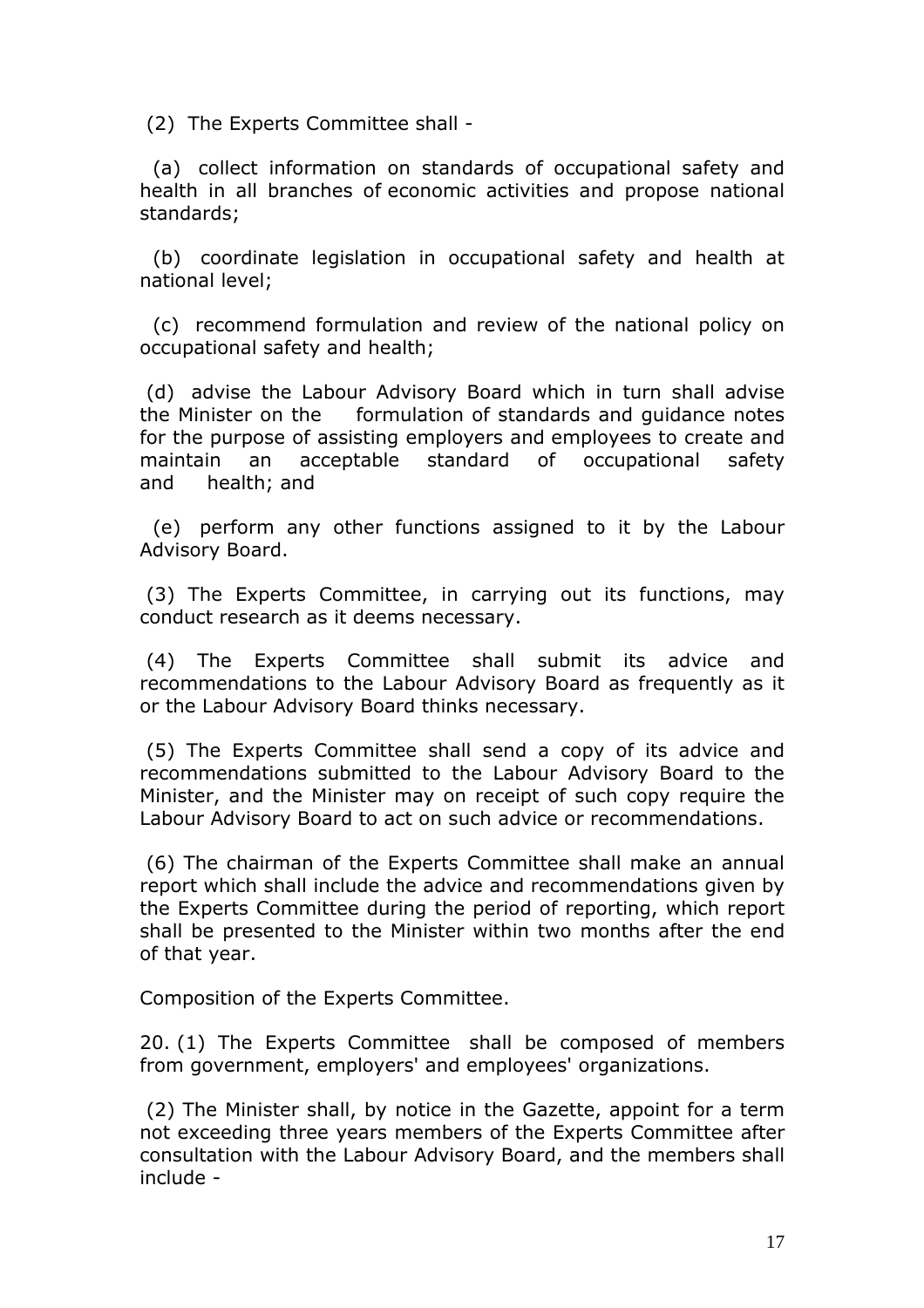(a) the Chief Inspector who shall be the chairman;

 (b) the occupational health specialist from the Department of Labour;

 (c) a senior labour officer from the Workmen's Compensation Division in the Department of Labour;

(d) a representative from each of the following:

- (i) Ministry responsible for health matters;
- (ii) Geological Survey and Mines Department;
- (iii) Environmental Authority;
- (iv) Fire and Emergency Services Department;
- (v) Ministry of Agriculture (Pesticides);
- (vi) Ministry of Works and Transport;
- (vii) Ministry of Housing and Urban Development;
- (e) two persons nominated by the employees' federations;

#### S<sub>14</sub>

(f) two persons nominated by the employers' federations;

 (g) any other persons (not more than two persons) the Minister, in consultation with the Commissioner, may deem necessary to serve in the Experts Committee.

 (3). The Minister in consultation with the Minister responsible for Finance, may determine the payment of allowances and the members of the committee to which such allowances may be payable.

Ouorum of the committee.

21. The quorum of the Experts Committee shall be half the members appointed to the Experts Committee, which present members shall include at least two members from employees' federations and two from employers' federations.

Procedure of the Experts committee.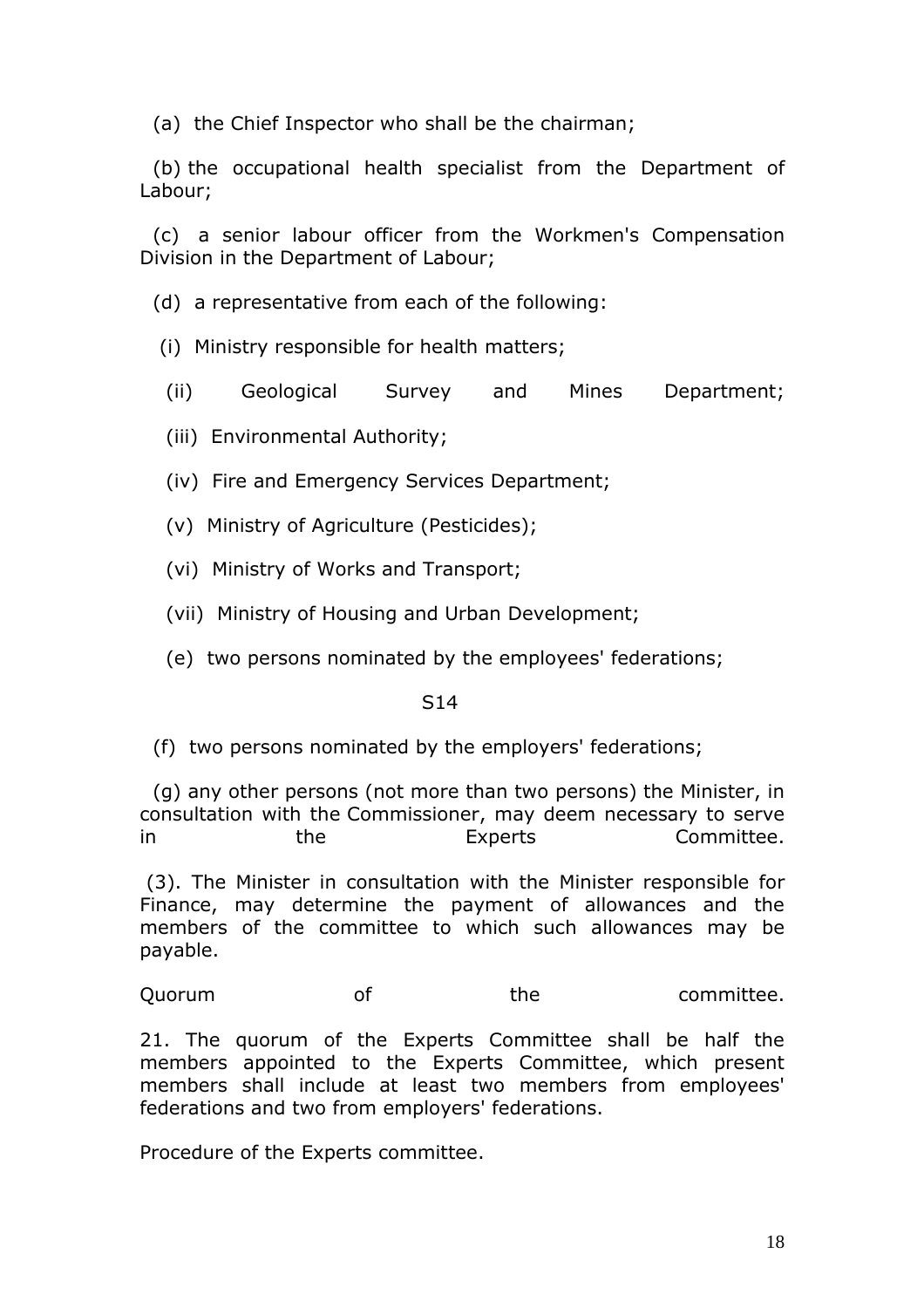22. (1) The Experts Committee shall regulate its procedures including voting, calling of meetings and nomination of a secretary.

 (2) Notwithstanding the provisions of subsection (1) the Experts Committee shall hold at least one meeting in every three months of each calendar year.

#### PART V: REGULATION OF WORKPLACES

Premises becoming unsuitable for use as a workplace.

23. (1) If, in the opinion of an inspector, the whole or part of the premises constituting a workplace is no longer suitable for use as a workplace, the inspector may-

 (a) by notice in writing to the occupier, setting forth in what respect the premises are in the inspector's opinion no longer suitable for use as a workplace, and the necessary steps or work that may be carried out to correct or rectify the matter at the workplace, require the occupier to take the necessary steps to correct the situation and make the structural alterations mentioned within the period specified in such notice;

 (b) in the same notice mentioned in paragraph (a), require such occupier to submit to the inspector a statement setting forth the steps which such occupier proposes to take and, if structural alterations are proposed, the prescribed plans showing the structural alterations which such occupier proposes to make in order to render the premises suitable for use as a workplace; and

 (c) by a second notice in writing to the occupier, require such occupier to comply with the requirements of the notice under paragraph (a) of the proposals or undertaking made under paragraph (b), with modification or without such modification as the inspector may approve within a period specified in such notice.

 (2) An occupier who requires the time specified in the inspector's notice extended for a further specified period may in writing, stating the reasons necessitating the extension of time, apply to the inspector.

Provided that if the inspector refuses to grant an extension, the occupier may appeal to the Chief Inspector or Commissioner as the case may be.

(3) The Chief Inspector or the Commissioner as the case may be, shall together with the person who issued the notice, consider and decide on the application and advise the occupier accordingly.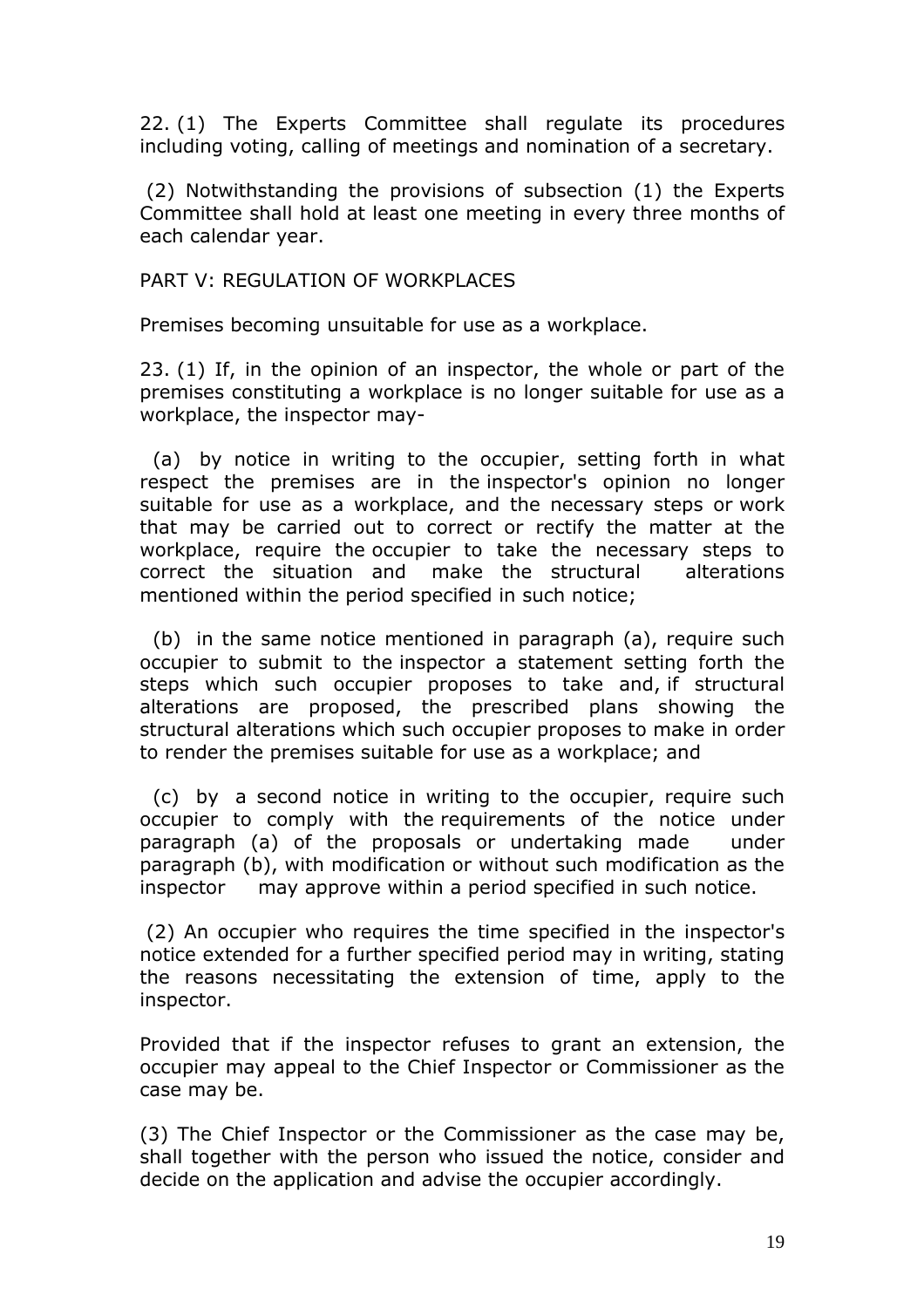(4) In the event the Commissioner or the Chief Inspector as the case may be, and the person who issued the notice, do not agree on the cause of action, the matter, may by either party be referred to the Minister for a decision.

 (5) An occupier or any other person aggrieved by a decision, act, or omission under subsections 1, 2, 3 or 6 may appeal to the Minister.

 (6) Notwithstanding the provisions of subsections (2), (3), (4) and (5), the inspector may issue a notice prohibiting an occupier, after the occupier has failed to comply within the specified period in the notice issued under subsection (1), from continuing with operations in that workplace until that workplace is approved by the inspector.

 (7) The inspector shall, when considering the unsuitability of a workplace, take into account -

 (a) the intention, purposes and objectives of this Act and the Factories, Machinery and Construction Works Act, 1972;

(b) the locality of the workplace;

 (c) the effect of that workplace in relation to the nearby or neighbouring workplace;

 (d) the type of work carried out in that workplace or the neighbouring workplace;

 (e) the manner in which the work is carried out at the workplace or any other neighbouring workplace;

(f) the layout of equipment and machinery at that workplace; and

 (g) any other thing or matter the inspector thinks is relevant for the purpose of this Act.

Improvement Notice.

24. (1) Where an inspector is of the opinion that a person is contravening or is likely to contravene any provisions of this Act or Regulations made under this Act, the inspector may issue that person with an improvement notice in accordance with Form "A" in the Third Schedule.

 (2) A notice issued by the inspector under sub-section (1), shall amongst other things -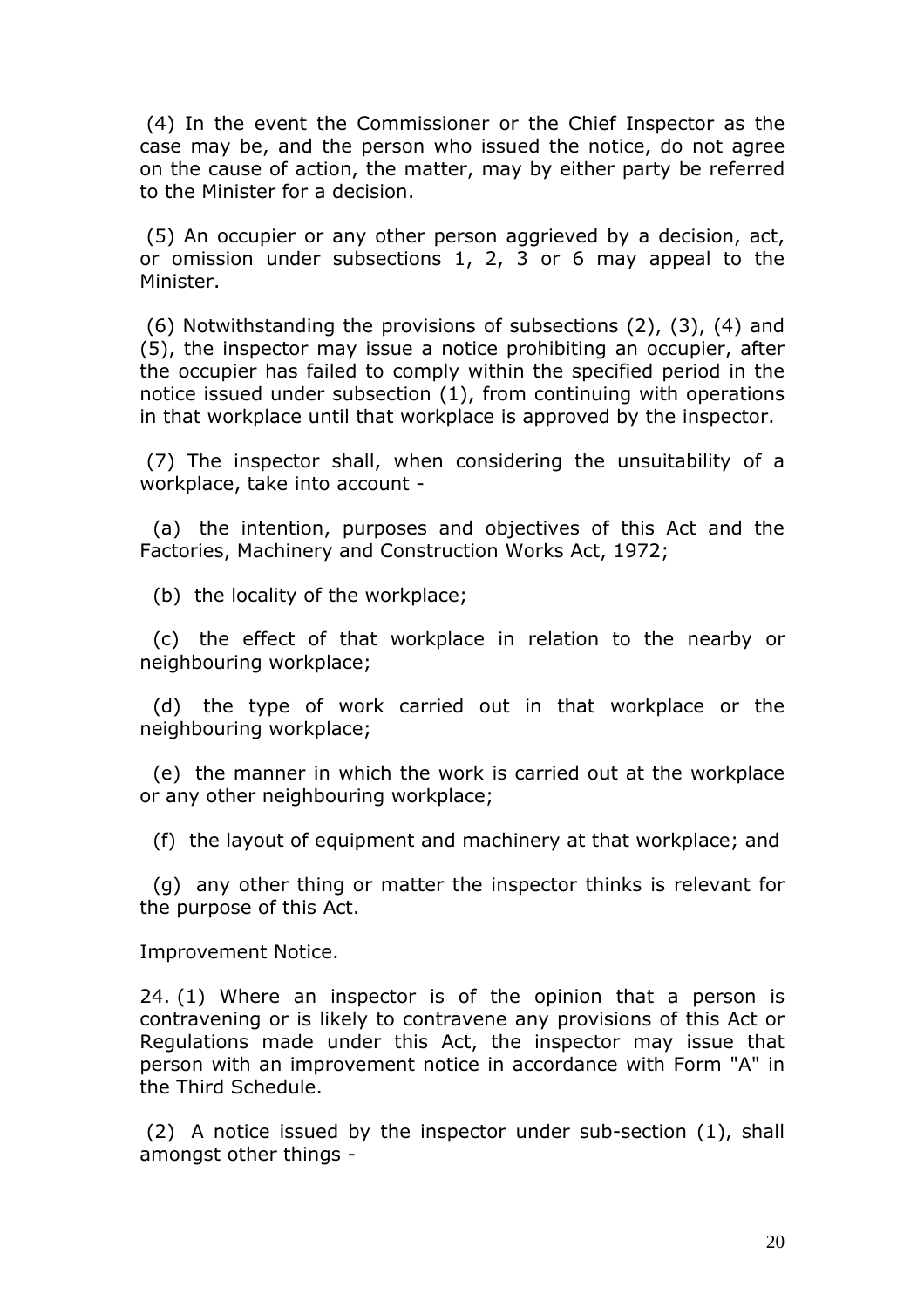(a) state the factors giving rise to the inspectors opinion;

 (b) specify the provision or provisions of the Act or Regulations being contravened or likely to be contravened;

 (c) order the person to remedy the contravention or to prevent the contravention within a specified time; and

 (d) state the possible measures the person may take to remedy the contravention or to prevent a likely contravention.

(3) This section shall not be construed as excusing a person from criminal prosecution and it shall not be construed as a requirement before criminal proceedings are instituted.

Prohibition Notice.

25. (1) Where an inspector is of the opinion that a person is undertaking or is about to undertake activities which involve or are likely to involve imminent risk of serious bodily injury or damage to property in contravention of the provisions of this Act or Regulations made under this Act, the inspector may issue that person with a prohibition notice in accordance with form" B" in the Third Schedule.

 (2) In the notice under subsection (1), the inspector shall amongst other things -

(a) state the factors giving rise to the inspector's opinion;

 (b) specify the provision or provisions of the Act or Regulations being contravened or likely to be contravened;

 (c) order the person to cease the activities forthwith and not to resume them until the risk or likely risk of bodily injury or damage to property has been removed; and

 (d) state the possible measures the person may take to prevent the imminent risk of bodily injury or damage to property.

 (3) This section shall not be construed as excusing a person from criminal prosecution and it shall not be construed as a requirement before criminal proceedings are instituted.

Appeal against improvement or prohibition notice.

26. (1) A person who has been served with a notice under section 23(6), 24 or 25 may appeal to the Commissioner against the notice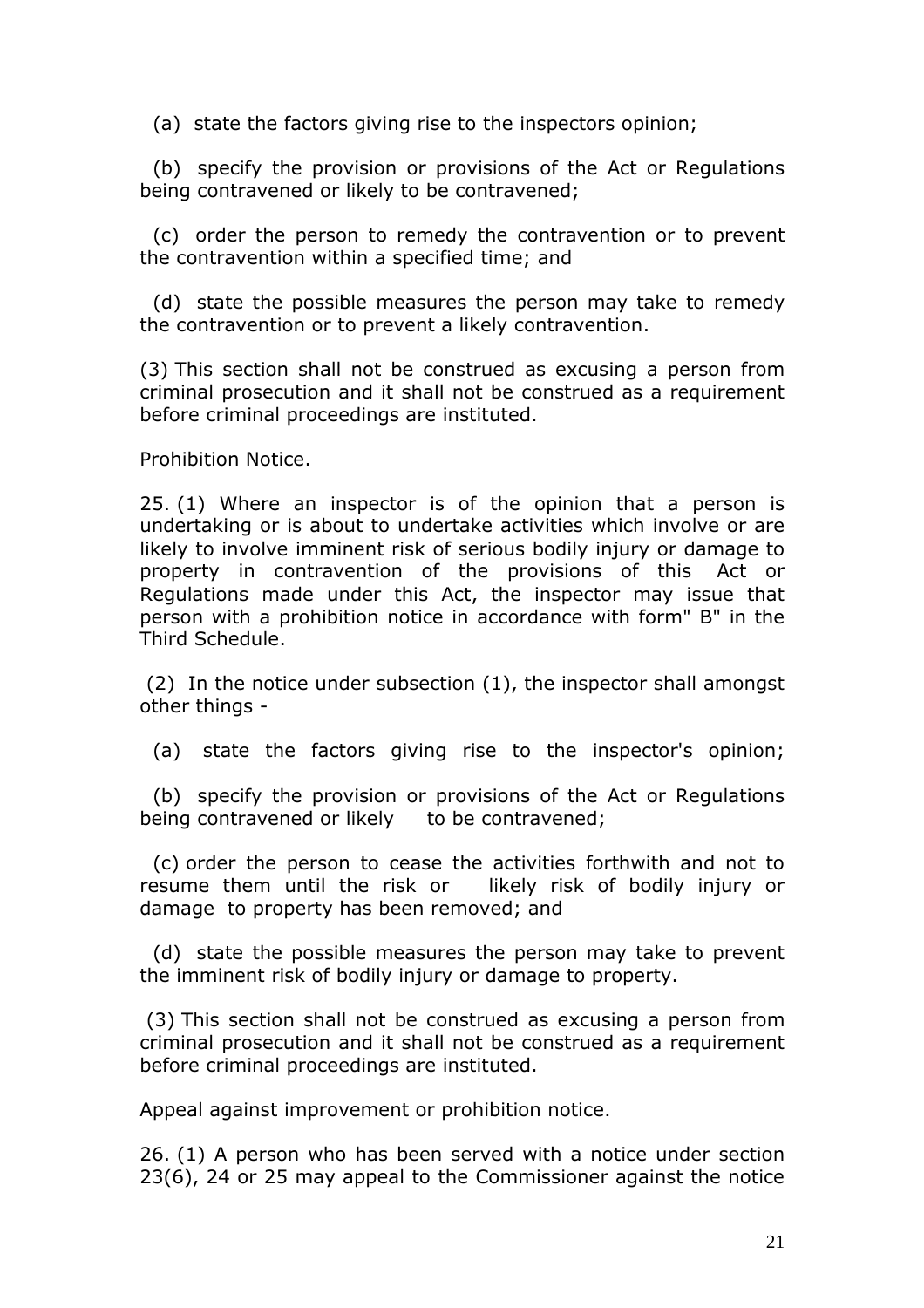or its contents within 28 days of its receipt and stating the grounds of the appeal in accordance to Form "C" in the Third Schedule.

 (2) The Commissioner shall within seven days of receipt of the appeal hear and determine the matter taking into account the purposes of this act.

 (3) An appeal under sub-section (1) shall not suspend the effect of the operation of the notice until decided otherwise.

Removal of nuisance near a workplace.

27. (1) Where at any premises near a workplace there exist a nuisance which does or is likely to affect, the safety or health of the persons, products, processes, or general operation in that workplace, the inspector shall issue a notice in writing requiring the occupier or owner of those premises to remove or stop the nuisance within the time which shall be specified in the notice.

 (2) Where at any premises near a workplace there is a sanitary defect which does or is likely to affect, the safety and health of persons, products, processes, or general operations in that workplace, the inspector shall issue a notice in writing, requiring the occupier or owner to remove or remedy the defect within the time specified in the notice.

 (3) An occupier or owner who has been issued with a notice by the inspector in terms of this section shall comply with the notice within the time specified in the notice. S17

PART VI: NOTIFICATION AND INVESTIGATION OF OCCUPATIONAL ACCIDENTS AND DISEASES

Notification of occupational accidents.

28. (1) If any accident in a workplace causes loss of life or prevents any person from continuing that person's normal activities for three days or more, or causes an injury likely to cause a permanent defect, or a dangerous or harmful occurrence which shall or is likely to cause death, serious injury which may or may not cause a permanent defect, the occupier, employer or contractor, as the case may be, shall immediately and as expeditiously as possible notify the inspector thereof and not later than seven days deliver a report, written in the prescribed form in the First Schedule, to the inspector.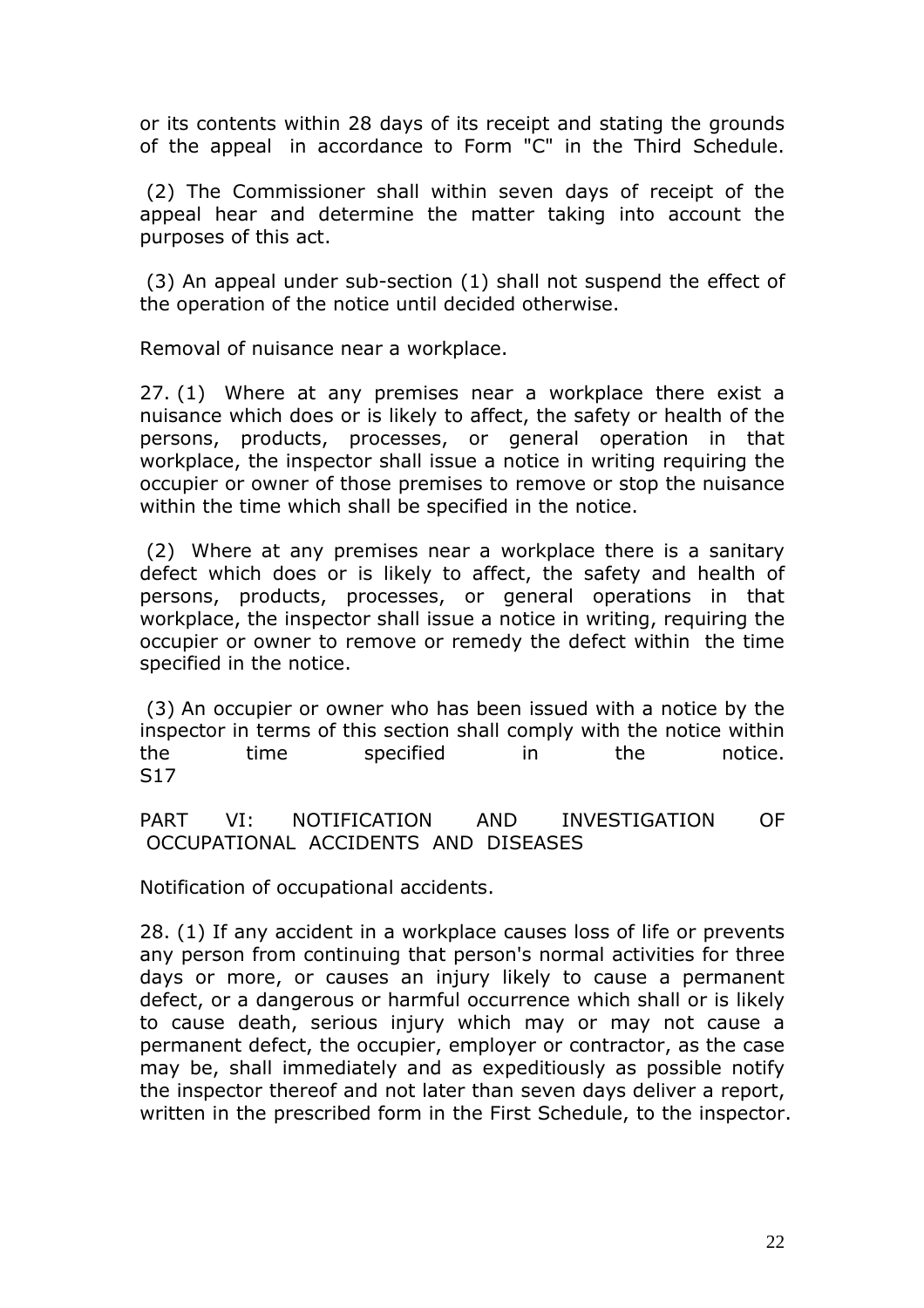(2) All accidents whether minor or major related to employment to a workplace shall be recorded by the occupier, employer or contractor, as the case may be in a register kept for that purpose.

Machinery or equipment not to be removed or altered.

29. (1) No person shall, in case of an accident causing immediate death or serious injury, remove the machinery or equipment involved in the accident or alter or remove any other contributory causes to the accident without the permission of an inspector unless it is for the removal of the injured person.

 (2) Where the removal or alteration is made as stated in subsection (1), or at a later time for the purpose of ascertaining the cause or causes of the accident, the scene of the accident shall be properly marked by a person who witnessed the accident or in charge, so that it can be easily indicated where the injured person and the machinery or equipment was positioned before, during (where possible) and after the accident.

Inquiries by inspectors into occupational accidents.

30. (1) If in or about a workplace, or in connection with the activities of a workplace, or in connection with machinery or equipment-

(a) any person is killed or injured as a result of an accident; or

 (b) any other occurrence takes place which in the opinion of the inspector might have led to any person being killed or injured, the inspector may investigate and if the inspector deems it necessary hold an inquiry into such accident or occurrence.

 (2) Any evidence or facts given at such investigation or inquiry shall be taken down in writing by the inspector and sent together with the inspector's report to the Minister and in the case of an accident causing or likely to cause loss of life or serious bodily injury, the inspector shall send copies of such evidence or facts and the report to the Attorney-General and Director of Public Prosecutions for their determination.

 (3) Nothing in this section shall affect any law requiring and regulating inquests or other inquires in case of death other than natural causes, and in every case of death caused by an accident referred to in subsection (1) there shall be held, in addition to any inquiry in terms of this section, an inquest or inquiry as is required by such law.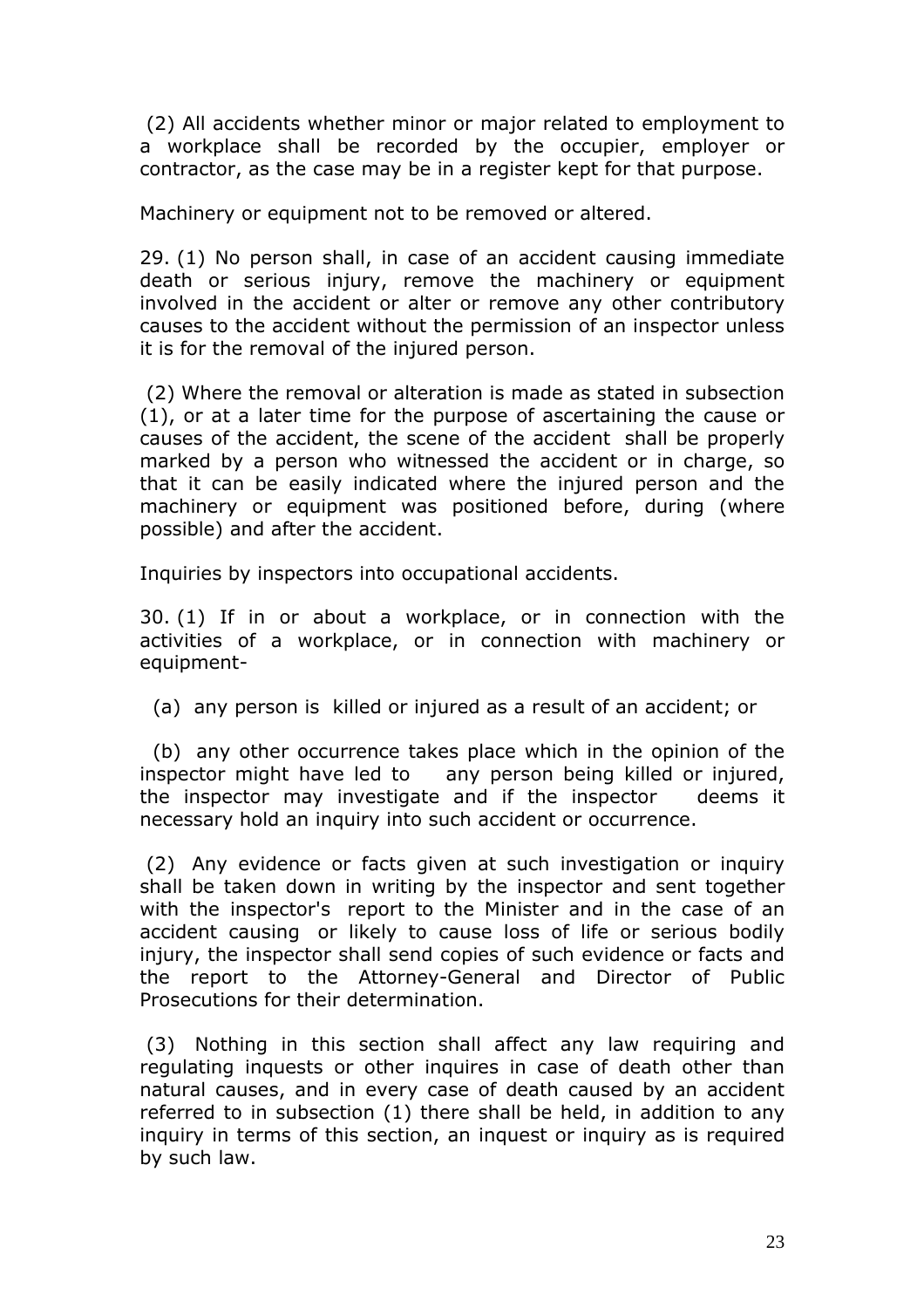(4) The inspector shall not incur any civil liability by virtue of anything contained in the report mentioned in subsection (2).

Witnesses at inquiry.

31. (1) For the purpose of an inquiry referred to in section 30(1) the inspector may summon any person who in the inspector's opinion may be able to give material information concerning the subject of the inquiry or who the inspector suspects or believes has in his possession or custody or control any book, document or thing which has any bearing upon, or which the inspector deems requisite for the proper conduct of the inquiry, to appear before the inspector at a time and place specified in the summons to be questioned or to produce such book, document or thing.

 (2) An inspector or any other person who is a commissioner of oaths may call and administer an oath to any person present at the inquiry who was or might have been summoned in terms of subsection (1) and may question or require that person to produce any book, document or thing in that person's possession or custody or control.

 (3) If at any inquiry evidence has been given from which it can reasonably be inferred that any person has committed any offence in connection with any occurrence falling within the scope of the inquiry or responsible in any manner for such occurrence, such person may cross-examine any witness giving evidence at such inquiry and may require the inspector to summon any witness on that person's behalf either to give evidence or to produce any book, document or thing in his possession, custody or control which may have a bearing on the inquiry.

 (4) Upon receiving any request under subsection (3) for the summoning of any person, the inspector shall, if the inspector considers that the evidence of such person is necessary or desirable, issue Summons after the party making the request deposits with the inspector a sum sufficient to cover the necessary expenses to be incurred by the witness, together with the costs of service of the Summons and the inspector shall decide on the issue of adjournment or non-adjournment of the proceedings.

 (5) Any witness who, after having been sworn, gives a false answer to any question put to that person by the inspector or any other person or makes a false statement on any matter, knowing such answer or statement to be false, commits the offence of perjury.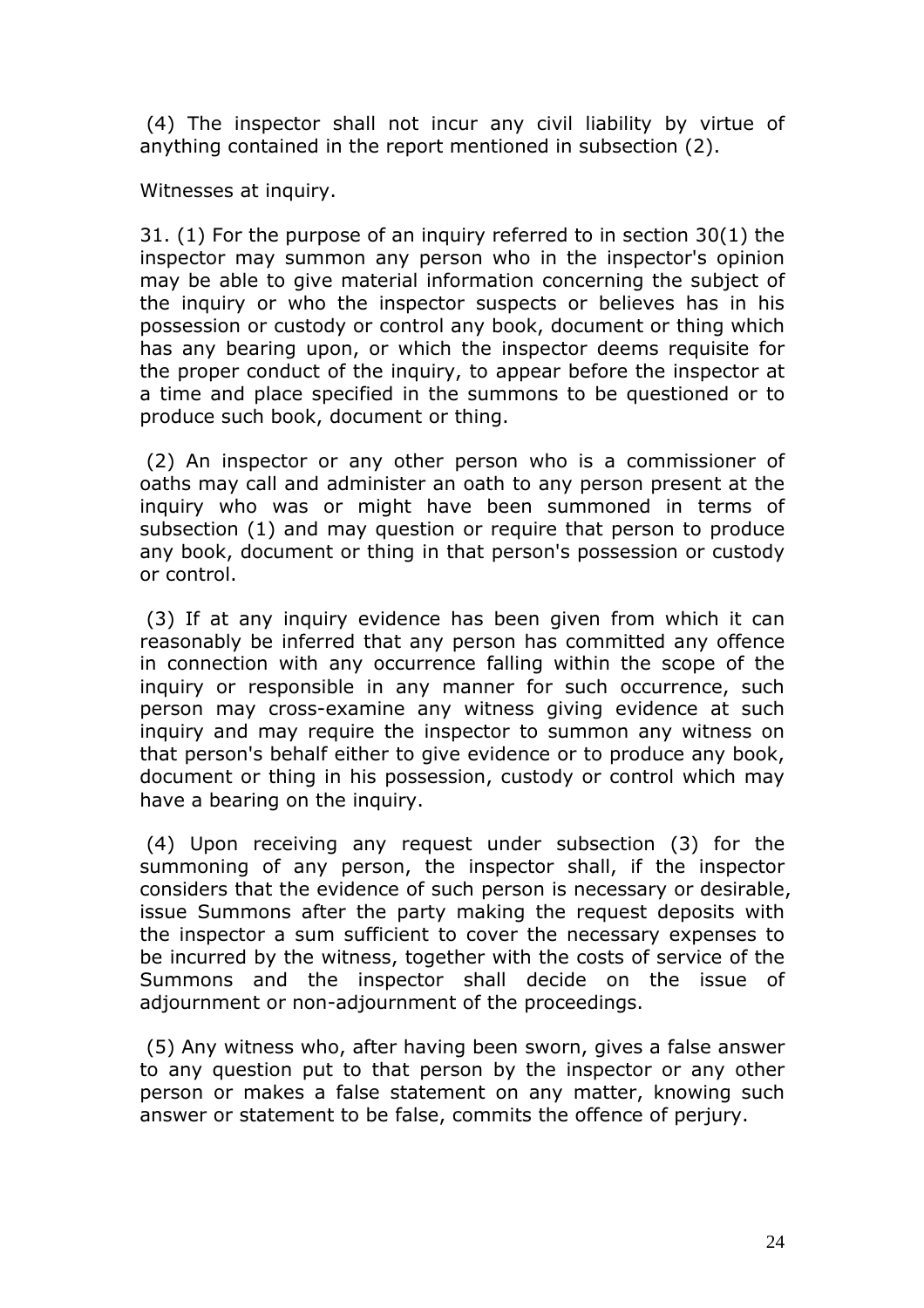(6) The inspector shall conduct any hearing, inquiry or questioning of any matter in public unless for good reasons the inspector decides otherwise.

 (7) Any person called by an inspector in terms of sub-section (1) shall remain in attendance until excused by the inspector from further attendance and shall not refuse to be sworn as a witness and shall not fail to answer satisfactorily to the best of that person's knowledge or belief all questions lawfully put to that person, or to produce any book, document, or thing in that persons possession, custody or control when required to do so.

 (8) Any person who has been summoned under subsection (1) and (4) shall not fail without sufficient cause to attend at the time and place specified in the summons.

 (9) Any person summoned to appear before an inspector may, if the inspector is satisfied that, that person has by reason of the appearance in obedience to the summons suffered any pecuniary loss or been put to any expense, be paid out of public funds any allowances, or the amount of such loss or expense, whichever is the less.

 (10) No person shall willfully hinder or insult an inspector in the exercise of any of the powers conferred by this section or any other provision of this act.

Notification of occupational diseases.

32. (1) If any person who works or has worked in any workplace is certified by a medical practitioner to be suffering from an industrial or occupational disease which appears to be due to the nature of that person's employment or activity, the employer concerned shall notify an inspector thereof and in the prescribed form in the First Schedule unless the industrial or occupational disease has been or is being notified under the Workmen's Compensation Act No.7 of 1983.

 (2) Notwithstanding the provisions of any other law, a medical practitioner required to make a report under this section shall do so within reasonable time and in any event not later than three months from the date of the examination of that employee or patient.

Investigation of occupational diseases.

33. (1) An inspector may investigate any industrial or occupational disease at a workplace whether reportable under any law or not, and for that purpose the inspector may require any person working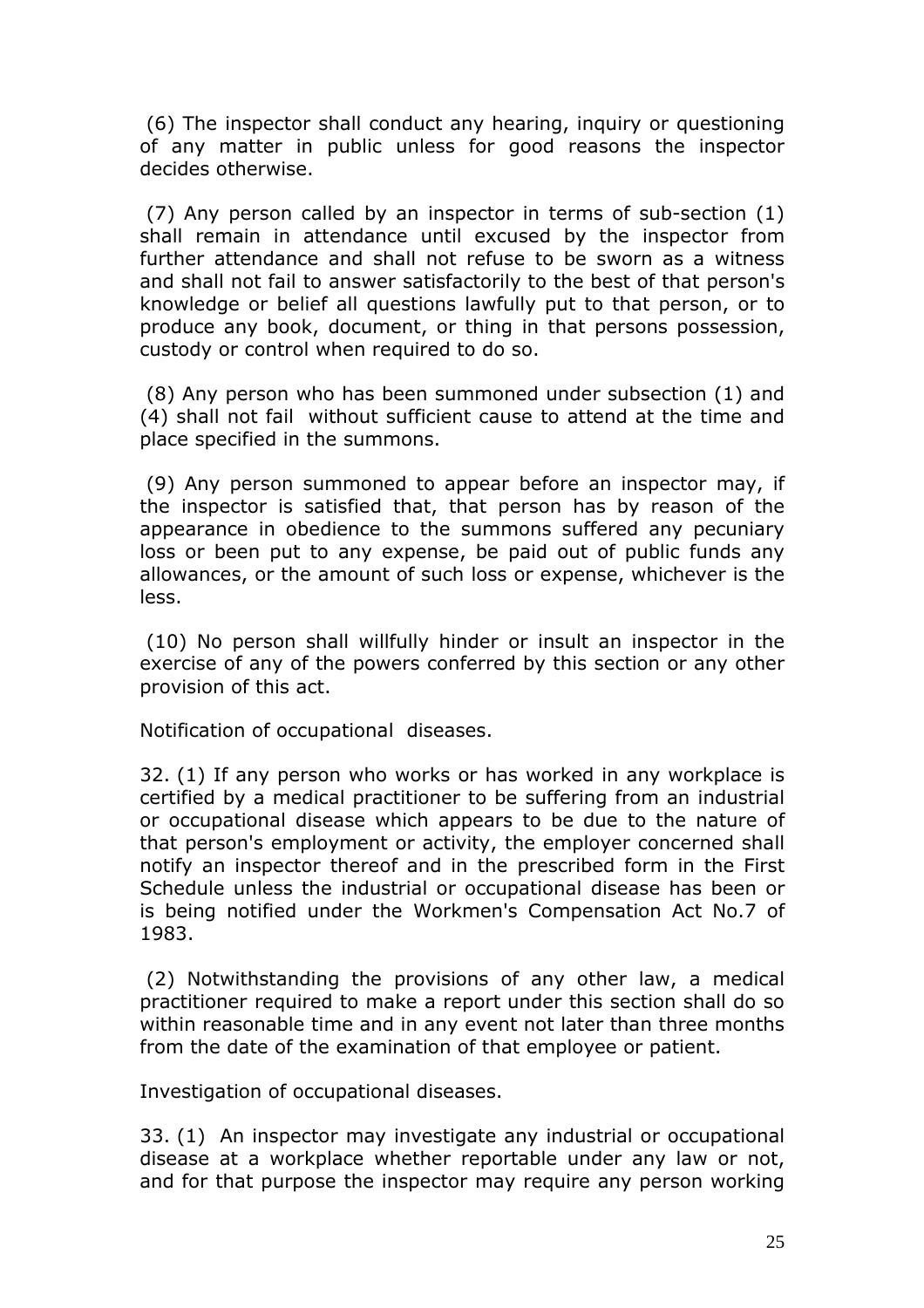or who has worked at a workplace to be examined by a duly registered medical practitioner.

 (2) Section 30 and 31 shall mutatis mutandis apply to such investigations and inquiries.

 (3) A person required under subsection (1) to undergo medical examination shall comply with the inspector's order.

 (4) Where the inspector requires that any person be examined under sub-section (1), the expenses thereof shall be borne by the employer.

 (5) In addition to the provisions of section 30 and 31 the inspector shall, on receipt of the medical examination report, send a copy to the Workmen's Compensation Medical Board through the Commissioner for its action.

#### PART VII: PROCEDURE AND MISCELLANEOUS

Acts or omissions by managers, agents or employees.

34. (1) If any employer, manager, user, or agent, does or omits to do any act which it would be an offence under this Act for the occupier, employer or user to do or omit to do, unless it is proved that-

 (a) such act or omission occurred without the connivance or permission of the occupier, employer or user;

 (b) all reasonable steps were taken by the occupier, employer or user to prevent any act or omission of the kind in question; and

 (c) it was not in any circumstances within the scope or authority or in the course of the employment of the manager, agent or employee to do or omit to do acts whether lawful or unlawful of the character of the act or omission charged, the occupier, employer or user, as the case may be, shall be presumed to have done or omitted to do such an act and be liable to be convicted and sentenced in respect thereof, and the fact that he issued instructions forbidding any act or omission of the kind in question shall not, of itself, be accepted as conclusive proof that he took all reasonable steps to prevent the act or omission.

 (2) If any manager, agent or employee of any occupier, employer or user does or omits to do any act which it would be an offence for the occupier, employer or user to do or omit to do, he shall be liable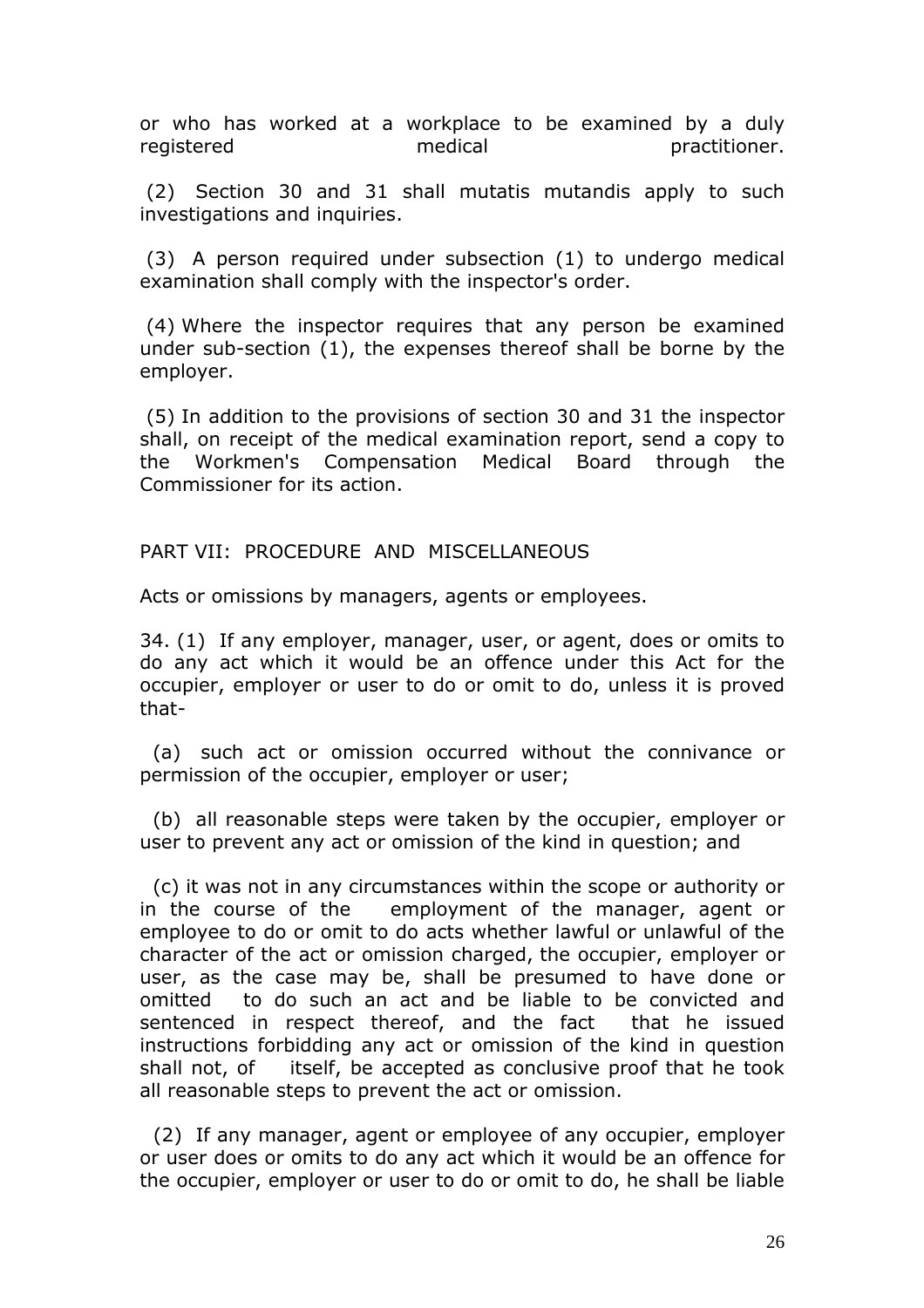to be convicted and sentenced in respect thereof as if such a person was the occupier, employer or user.

 (3) Any manager, agent or employee may be so convicted and sentenced in addition to the occupier, employer or user.

Presumptions and proof by affidavit, etc.

35. (1) If, in any proceedings under this Act, it is proved that any person was present on any premises used as a workplace, such person shall, until the contrary is proved, be presumed to be an employer, occupier, user or employee as the case may be.

 (2) In any proceedings under this Act, any statement or entry contained in any book or document kept by the, employer, user or by the manager, agent or employee or found upon the premises concerned shall be admissible in evidence against that person as an admission of the facts set forth in that statement or entry, unless it is proved that the statement or entry was not made by such occupier, employer or user, or by any manager, agent or employee of such occupier, employer or user in the course of that person's work as manager, agent or employee.

 (3) If in any proceedings under this Act it is proved that any untrue statement or entry is contained in any record kept by any person, that person shall be presumed, until the contrary is proved, to have intentionally and unlawfully falsified such record.

 (4) In any proceedings under this Act an affidavit purporting to be made by an inspector in which it is stated that any person is or was the occupier or the user, shall, subject to subsection (5), on its mere production in those proceedings by any person, be prima facie proof of the fact stated therein.

 (5) The officer presiding over the proceedings at which any such affidavit is adduced in evidence may cause the inspector to be summoned to give oral evidence in the proceedings in question or may cause written interrogatories to be submitted to him for reply and such interrogatories and any reply on oath thereto purporting to be a reply from the inspector, shall in like manner be admissible in evidence in such proceedings.

Appeal against decisions of inspectors.

36. (1) Subject to section 23 and 26, any person who is aggrieved by any requirement or decision of an inspector, within twenty eight (28) days after the date of such requirement or decision, may appeal in writing to the Commissioner.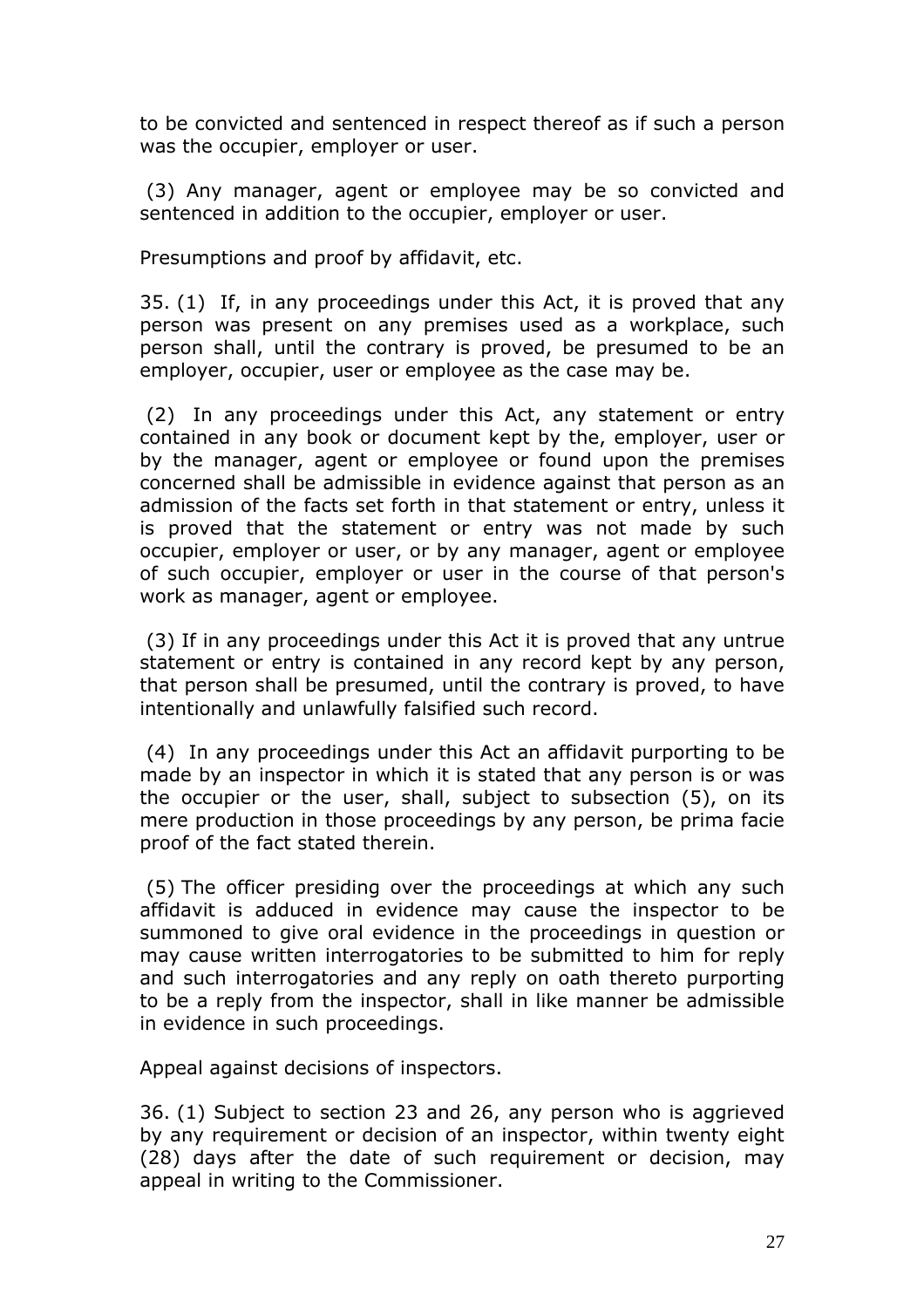(2) The Commissioner shall consider the appeal and either confirm the decision of the inspector or give such other decision as the Commissioner thinks the inspector ought to have given in terms of the Act.

 (3) For the purpose of this section, the Commissioner's decision shall where necessary and applicable be deemed to be the decision of the inspector, given on the date on which the Commissioner gives such a decision.

 (4) Any person, including the inspector, who is aggrieved by the decision of the Commissioner under this section may appeal in writing to the Minister who shall make a decision in accordance with the provisions of this Act.

Service of notice.

37. Service of notice to a person required to be served under this Act, shall be served in the same manner or as near as possible to the manner provided for service under the High Court Rules made under the High Court Act, 1954 or those found in the Second Schedule with the necessary changes and the duty to effect service shall lie on the inspector who may solicit the assistance of the Police.

Particulars in a charge.

38. In any charge of an offence under this Act against an occupier, employer or user it shall not be necessary -

 (a) to set out the names of the persons in respect of whom the offence is alleged to have been committed, provided all other material particulars are properly set out; or

 (b) to state the full names of the accused, provided the name of the ostensible occupier, employer or user, as the case may be, or the usual business name or style is stated.

Institution of Proceedings.

39. The Commissioner , inspector or any other official so delegated by the Commissioner or an aggrieved person may report to, and request the Director of Public Prosecutions to institute Court Proceedings against any person who is suspected to have or is contravening a provision of this Act and the Director of Public Prosecutions shall judiciously act upon the matter of complaint.

Offences and penalties.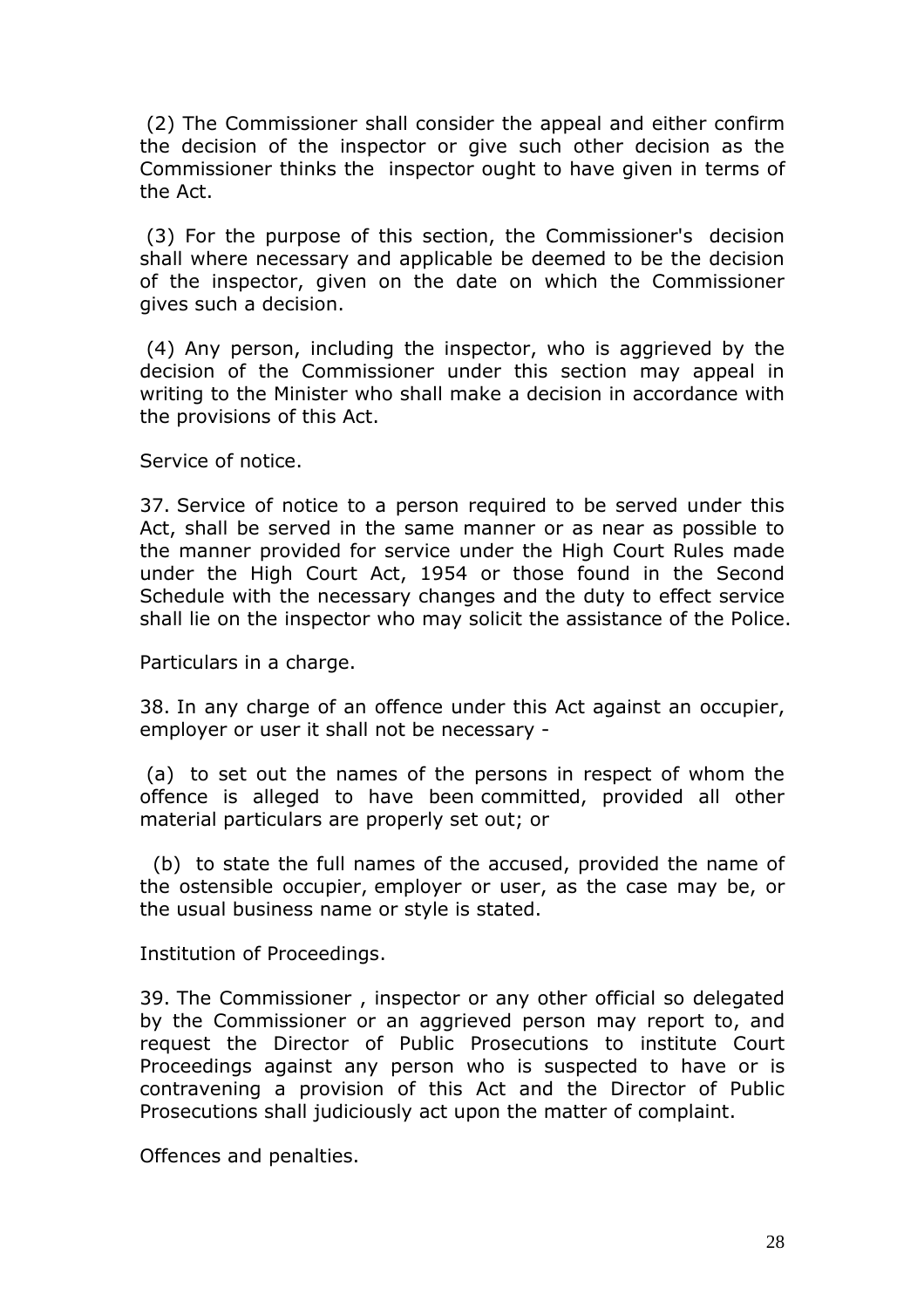40. (1) Any person who -

(a) contravenes or fails to comply with a provision of this Act;

 (b) contravenes or fails to comply with a directive or notice issued under this this the Act;

 (c) hinders or obstructs an inspector or any other person in the performance of any functions or directive required to be performed under this Act;

 (d) refuses or fails to comply with a requirement or answer a question, to the best of that person's ability when so required by the inspector or any other person empowered so to do under this Act;

 (e) intentionally falsifies a statement, document, or a thing or gives a false or misleading information to an inspector or any other person entitled to receive a true statement, document or information;

(f) acts as an inspector when that person is not an inspector;

 (g) refuses to be sworn or to make an affirmation as a witness after that person has been required to do so;

 (h) tempers with or misuses any safety equipment or thing installed or provided to any person, workplace or machinery by an employer, user, occupier or any other person;

 (i) fails to use any safety and health equipment or thing at a workplace or in the course of that person's employment or in connection with the use of plant, machinery, or thing which is provided to that person by an employer, user, occupier,

 (j) evades to be questioned or served with a notice or directive by the inspector;

 (k) intentionally or recklessly does or omits to do a thing at a workplace or in connection with the use of plant, machinery or thing which threatens the safety and health of any person; or

 (l) fails or refuses to provide safety and health equipment, policy or any other thing required under this Act or does anything contrary to the spirit or objectives of this Act,

 commits an offence and is liable on conviction, to a fine not exceeding fifty thousand Emalangeni (E50,000.00) or to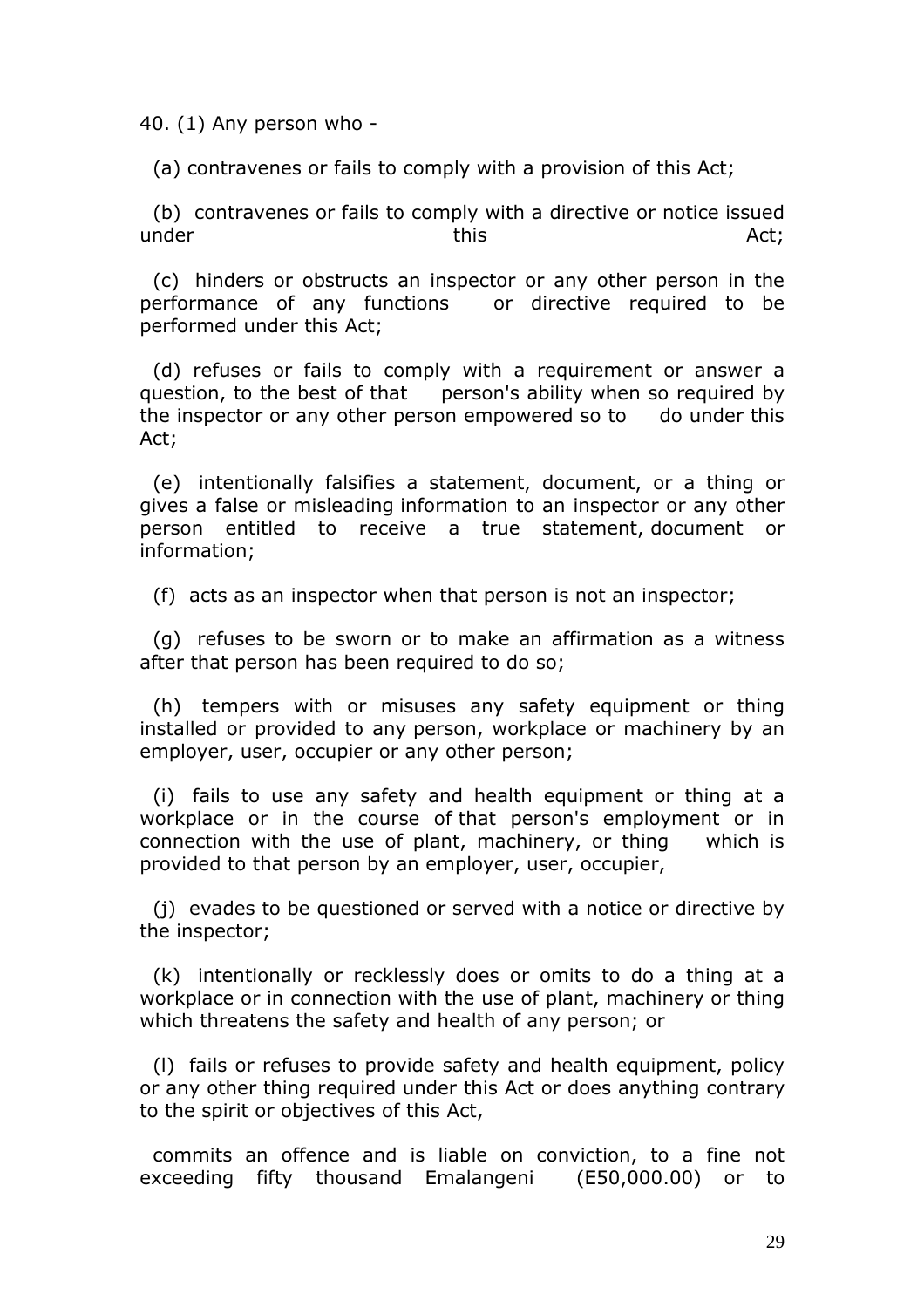imprisonment for a term not exceeding ten (10) years, or to both fine and imprisonment.

 (2) Where death has occurred, a court hearing the matter shall not be restricted by the provisions of subsection (1) to impose a higher sentence.

 (3) A conviction or acquittal resulting from a prosecution under this Act shall not be a bar or defence to a remedy that is available in any other law including the institution of civil proceedings.

Regulations.

41. (1) The Minister may make regulations as may be necessary to give effect to the provisions of this Act.

(2) Without derogating the powers conferred under subsection (1) the Minister may make regulations in respect of-

 (a) health and safety of persons at a workplace or health and safety of persons in connection with the use of plant or machinery, or the protection of persons other than persons at a workplace against risks to health and safety arising from or connected with the activities of persons at a workplace;

 (b) the measures to be taken by owners, occupiers and users of buildings intended or being used as workplace or places where equipment or machinery is used or stored to ensure the safety and health of workers;

 (c) the design, manufacture, installation, operation, use, handling, alteration, repair, maintenance and conveyance of plant, machinery or safety and health equipment or other thing;

 (d) The Manager protective clothing, safety devices and other protective article or equipment to be provided by employers, occupiers and users to employees wherever it is necessary to ensure the employees safety and health;

 (e) the first aid equipment and contents thereof to be provided by employers, occupiers or users and the requirement for persons who use them;

 (f) the accommodation of persons, facilities and conveyance of employees in, at, to and from the workplace;

(g) the medical examination of employees at a workplace;